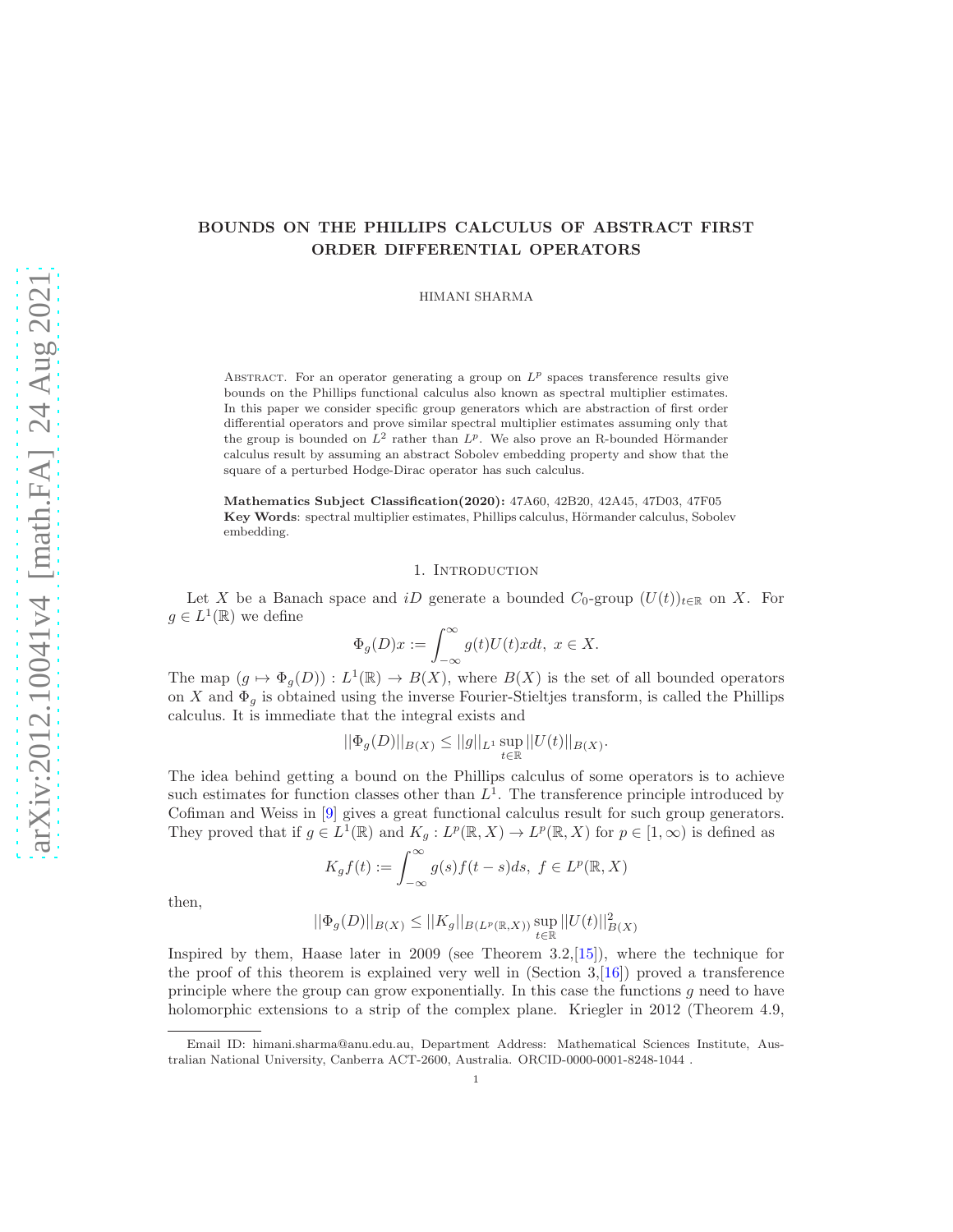$[20]$ ) proved a similar result for a group that grows at most polynomially on  $L^p$ . In the case of both Coifman-Weiss and Kriegler's results the functions can be compactly supported. In fact, the class of functions they consider is a variation of the Hörmander class and involves functions which are differentiable sufficiently many times and whose derivatives have appropriate decay. Since the class of smooth and compactly supported functions is not contained in  $H^{\infty}$ , therefore to obtain a calculus that works for such functions we need a result similar to Coifman-Weiss or Kriegler's result. Kriegler and Weis (Theorem 1.1, [\[21\]](#page-16-1)) have given a very general approach in the case of semigroup generators and proved that these operators have Hörmander calculus but their result has a little weakness as their R-boundedness assumption is quite difficult to check.

This paper deals with the case when there is no available  $L^p$  information (which would be required to use transference) on the group and the only information given to us is on  $L^2$ , that is, the group generator is either self-adjoint or similar to a self-adjoint operator. The question then arises: "what extra properties do we need on the group or its generator?" Notice that some of the transference results that we have talked about before transfer to the derivative despite the fact that a general group generator does not have to be a differential operator whatsoever. Thus, it will turn out that our framework is well suited for (Hodge-Dirac) differential operators. The question is how are we going to exploit this structure, given only  $L^2$  information? We show in this paper that if we know some  $L^p - L^2$  mapping properties (which look like Sobolev embeddings and are likely to happen when the operator is differential) then we get something which is very reminiscent of Kriegler's result.

Chen, Ouhabaz, Sikora and Yan in [\[6\]](#page-15-3) considered second order differential operators acting on  $L^p$  spaces over a doubling measure metric space and exploited certain properties including the finite-speed propagation property to obtain sharp spectral multiplier results. What we have done is similar but slightly more abstract. In fact, our results are in the same spirit, but for slightly more specific operators, as the result in their recent paper [\[7](#page-15-4)]. For instance, the Hörmander calculus result that we have obtained in our Theorem [3.3](#page-11-0) for the square of the Hodge-Dirac operator  $\Pi_B$  (defined in preliminaries) implies their main result (Theorem 3.1, [\[7](#page-15-4)]) for uniformly elliptic operators in divergence form (for example,  $divA\nabla, A \in L^{\infty}$  and generalises it to all of the squares of Dirac operators defined in [\[5](#page-15-5)], by Axelsson, Keith and McIntosh. Our result thus complements [\[7](#page-15-4)] by giving a different approach and substantially simpler proof. The motivation is the same: to develop techniques that are abstract enough to be applied in a wide range of settings, yet concrete enough to give strong results for differential operators.

It is worth noticing that given a self-adjoint differential operator on  $L^2$  it is generally difficult to decide whether or not it generates a group on  $L^p$ . For instance, the first derivative in  $L^p(\mathbb{R})$  generates the group of translation but i times the second derivative generates a group only if  $p = 2$ . See [\[13\]](#page-15-6) by Frey and Portal for fairly specific examples of groups generated by operators with rough coefficients in  $L^p$ . Exponential growth of a group can be obtained by perturbation but polynomial boundedness is quite difficult to establish as can be seen in the paper by Rozendaal and Veraar (Theorem 1.1, [\[25\]](#page-16-2)). Coifman-Weiss and Kriegler's transference results thus have assumptions that are difficult to establish while general transference results do not give a large functional calculus. We present an intermediate result suited to differential operators.

In addition to this, we have exploited the case where we take our operator to be a perturbed Hodge-Dirac operator as described in the paper [\[12\]](#page-15-7) by Frey, McIntosh and Portal. For these operators, we prove a much stronger result which shows that their square has R-bounded Hörmander calculus on  $L^p$  spaces for p in some interval. This is possible by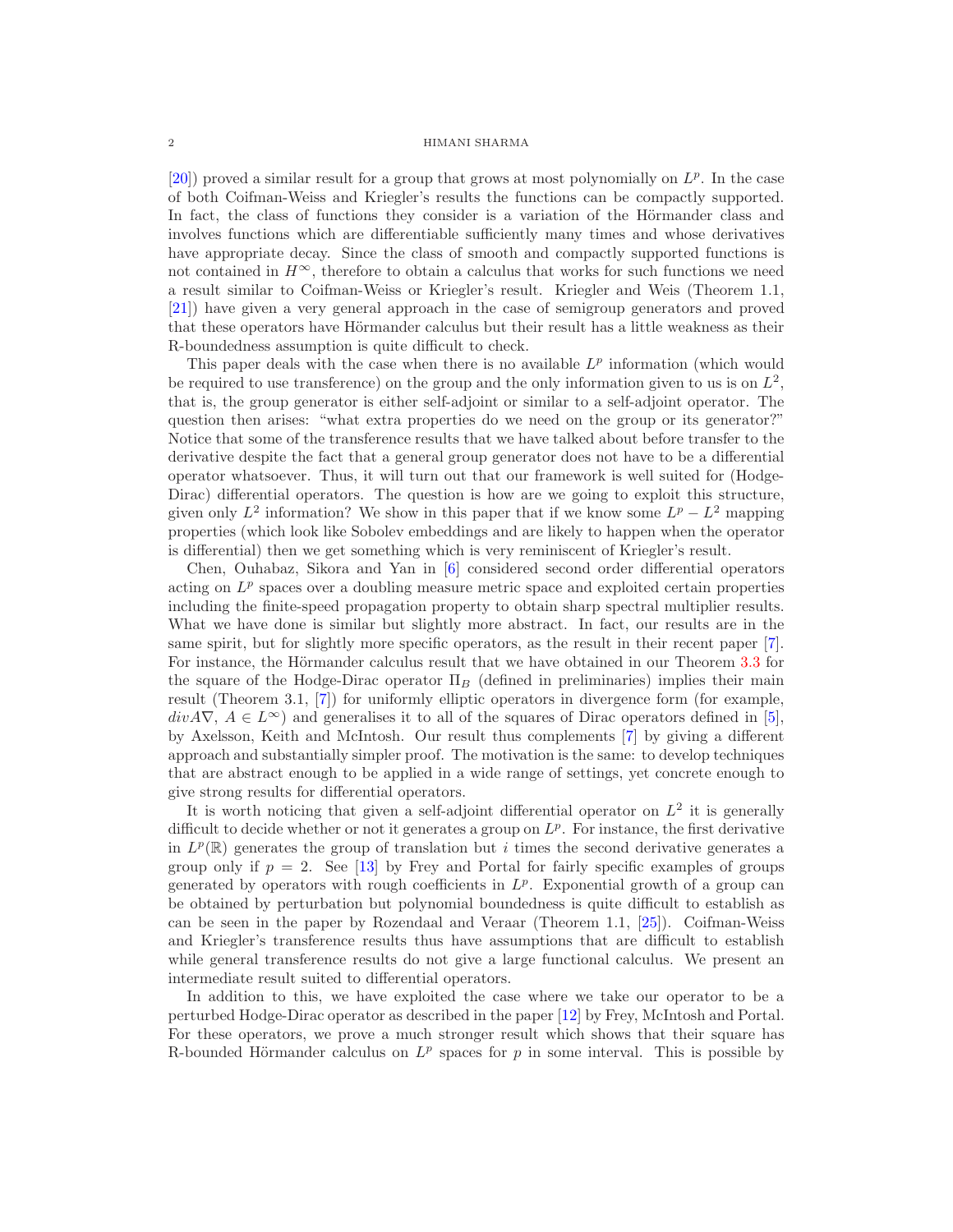combining the results of Frey, McIntosh, Portal [\[12\]](#page-15-7) with that of Kriegler-Weis (see Theorem [2.3\)](#page-5-0) and Kunstmann (see Theorem [2.2\)](#page-4-0) where an off diagonal assumption gives us the appropriate R-bound.

1.1. Acknowledgement. I am extremely thankful to my supervisor Pierre Portal for his continuous support and encouragement. It was his perseverance and foresight which made me kept working on this problem even after facing so many ups and downs. I am also very grateful to Dorothee Frey for her valuable suggestion to Pierre to look at the paper of Peer Kunstmann. I would like to express my heartfelt thanks to Christoph Kriegler as well for suggesting changes in our Theorem 3.2 and improving the result.

# 1.2. Declarations.

- Funding: This research is supported by the Australian Government Research Training Program (AGRTP) scholarship.
- Conflict of Interest-Not applicable
- Availability of data and material-Not applicable
- Code availability-Not applicable

### 2. Preliminaries

This section consists of the notations used in this paper and some definitions and auxiliary results required to prove the main theorems.

2.1. Notations. Henceforth, we fix two positive natural numbers  $d$  and  $n$  and denote inequalities "up to a constant" between two positive quantities x, y by  $x \lesssim y$ . By this we mean that there exists a constant  $C > 0$ , independent of all relevant quantities in the statement, such that  $x \le Cy$ . We denote equivalence "up to a constant" by  $x \simeq y$  which means that there exist constants c and c' such that  $\frac{1}{c}x \leq y \leq c'x$ .

The set of all bounded linear operators on X is denoted by  $B(X)$  and we write  $\mathbb{R}^* = \mathbb{R} \setminus \{0\}.$ In this paper we will be taking all our function spaces to be  $\mathbb{C}^n$ -valued without mentioning the explicit value of  $n$  which might change from one theorem to another. In fact, all the results and definitions that we are using, for instance, Lemma [1,](#page-3-0)Theorem [2.2](#page-4-0) and Theorem [2.3](#page-5-0) are valid for  $\mathbb{C}^n$ -valued  $L^p$  spaces.

For  $p \in (1,\infty)$  and an unbounded operator D on  $L^p(\mathbb{R}^d; \mathbb{C}^n)$ , we denote by  $\mathcal{D}_p(D)$ ,  $\mathcal{R}_p(D)$ ,  $\mathcal{N}_p(D)$  its domain, range and null space, respectively.

We use  $p_*$  to denote Sobolev exponents below p. That is, for  $p \in [1,\infty)$ ,  $p_* = \frac{dp}{d+p}$ . Since  $2_*$ denotes one Sobolev exponent below 2 similarly  $2_{**}$  denotes two Sobolev exponent below 2. We use the notation  $2_{(*)m}$  to denote the  $m^{th}$  Sobolev exponent below 2 where  $m \in \mathbb{N}$ .

2.2. Definitions and some known results. In this subsection we are focusing on some fundamental results and definitions needed in the main body of the paper.

This paper deals with self-adjoint first order differential operators which have a holomorphic functional calculus (also called  $H^{\infty}$ -calculus). On  $L^p$  the main results concerning this calculus have been developed in [\[3](#page-15-8), [10,](#page-15-9) [24](#page-16-3)] and for more information about them one can refer to the lecture notes  $[1, 23]$  $[1, 23]$  and book  $[14]$ .

**Definition 1** (Finite propagation speed). Let D be a self-adjoint operator on  $L^2(\mathbb{R}^d; \mathbb{C}^n)$ . Then  $e^{itD}$  is said to have finite propagation speed  $\kappa_D \leq \kappa$  if

$$
supp(e^{itD}u) \subset K_{\kappa|t|} := \{ x \in \mathbb{R}^d; \text{ dist}(x, K) \le \kappa|t| \} \quad \forall t \in \mathbb{R}
$$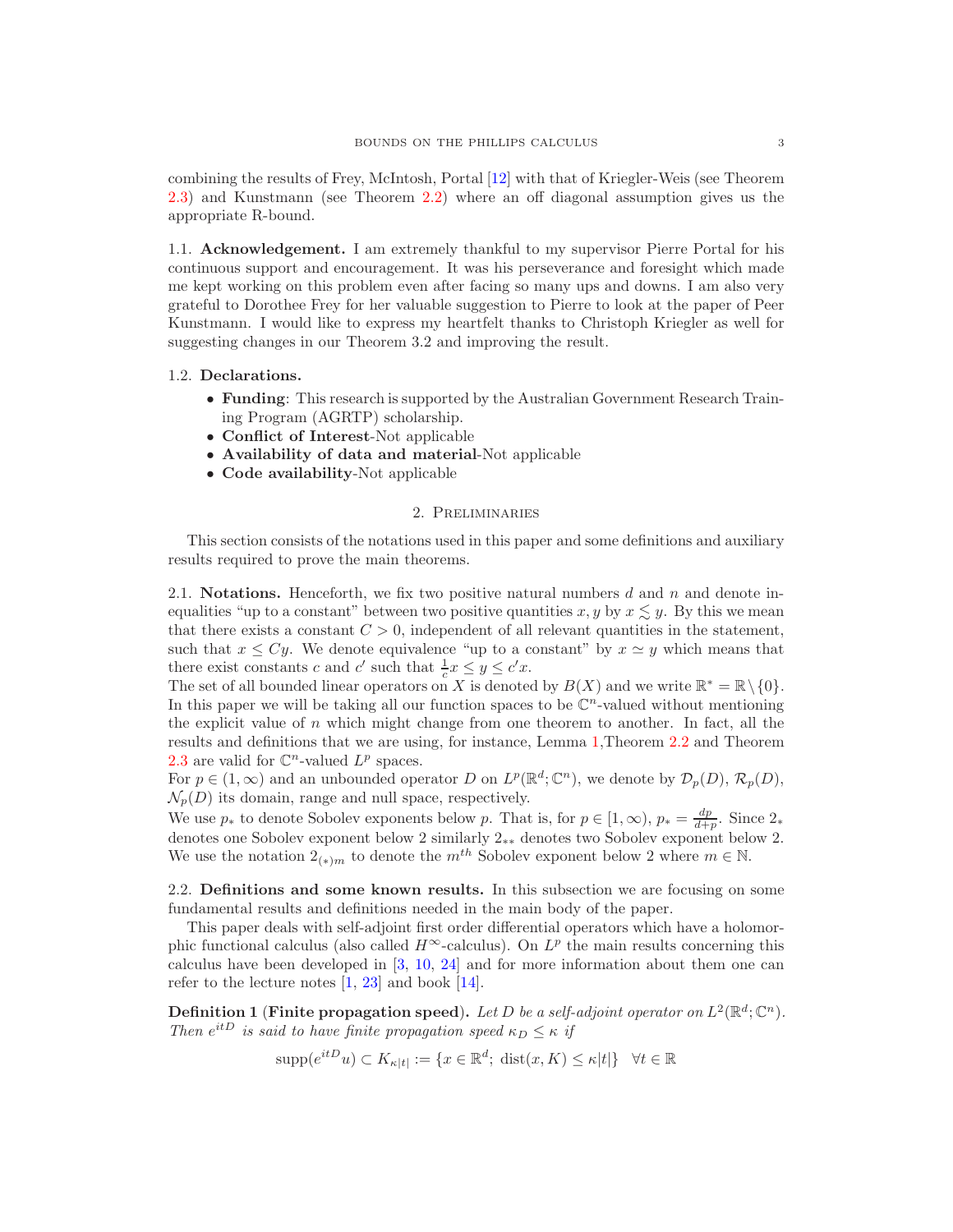whenever supp $(u) \subset K \subset \mathbb{R}^d$ , for some compact set K. Here  $dist(x, K) := inf{d(x, y) : y \in$  $K$ }

**Definition 2 (Off-diagonal bounds).** Let  $p \in [1,2]$ . A family of operators  $\{T_t : t \in \mathcal{B}\}\subset$  $B(L^2(\mathbb{R}^d;\mathbb{C}^n))$ , where  $\mathcal{B} \subseteq \mathbb{R}^*$ , is said to have  $L^p - L^2$  off-diagonal estimates of order M if there exists a constant  $C_M > 0$  such that for all  $t \in \mathcal{B}$ , all Borel sets  $E, F \subseteq \mathbb{R}^d$  and all  $u \in L^p(\mathbb{R}^d; \mathbb{C}^n)$  with support in F we have

$$
||T_t u||_{L^2(E)} \leq C_M |t|^{-d\left(\frac{1}{p}-\frac{1}{2}\right)} \left(1 + \frac{d(E, F)}{t}\right)^{-M} ||u||_{L^p(F)}
$$

where  $d(E, F) = \inf\{|x - y| : x \in E, y \in F\}.$ 

<span id="page-3-0"></span>**Lemma 1** (Lemma 4.3, [\[2\]](#page-15-12)). Let  $p \in [1, 2]$  and T be a linear operator which satisfies  $L^p - L^2$ off-diagonal estimates in the form  $||Tu||_{L^2(E)} \leq g(d(E, F)) \cdot ||u||_{L^p(F)}$  where E, F are closed cubes with supp $(u) \subseteq F$  and g is some function such that  $s^{d|\frac{1}{p}-\frac{1}{2}|} \sum_{k \in \mathbb{Z}^d} g(\sup(|k|-1,0)s)$ is finite for any  $s > 0$ . Then T is a bounded operator on  $L^p(\mathbb{R}^d)$ .

We shall now recall the following definition and result of operators acting on tent spaces which is of great importance in proving Theorem [3.2.](#page-10-0)

**Definition 3** (Tent spaces). The tent space  $T^{p,2}(\mathbb{R}^{d+1}_{+}; \mathbb{C}^{n})$ , first introduced by Coifman, Meyer, and Stein in [\[8\]](#page-15-13), is defined as the completion of  $C_c^{\infty}(\mathbb{R}^{d+1}_+;\mathbb{C}^n)$  with respect to the following norm for  $p \in [1,\infty)$ 

$$
||F||_{T^{p,2}} = \bigg(\int_{\mathbb{R}^d} \bigg(\int_0^\infty \int_{B(x,t)} |F(t,y)|^2 \frac{dydt}{t^{d+1}}\bigg)^{\frac{p}{2}} dx\bigg)^{\frac{1}{p}},
$$

where  $B(x,t)$  denote balls in  $\mathbb{R}^{d+1}_+$  with center at x and radius t.

<span id="page-3-1"></span>**Lemma 2** (Lemma 2.9, [\[12](#page-15-7)]). Let  $p \in (1,\infty)$  and let  $\{U_t\}_{t>0}$  be a family of operators on  $L^2(\mathbb{R}^d; \mathbb{C}^n)$  with  $L^2 - L^2$  off diagonal bounds of order  $M > \frac{d}{\min\{p,2\}}$ . Then there exists  $C > 0$ such that for all  $F \in T^{p,2}(\mathbb{R}^{d+1}_{+}; \mathbb{C}^n)$ 

$$
||(t,x)\mapsto U_t F(t,.)(x)||_{T^{p,2}}\leq C||F||_{T^{p,2}}.
$$

**Definition 4.** Let  $0 \le \theta < \mu < \frac{\pi}{2}$ . Define closed and open sectors and double sectors in the complex plane by

$$
\begin{aligned} \Sigma_{\theta+} &:= \{z \in \mathbb{C} : |\arg z| \leq \theta\} \cup \{0\}, \ \Sigma_{\theta-} := -\Sigma_{\theta+}, \\ \Sigma_{\mu+}^0 &:= \{z \in \mathbb{C} : z \neq 0, |\arg z| < \mu\}, \ \Sigma_{\mu-}^0 := -\Sigma_{\mu+}^0, \\ \Sigma_{\theta} &:= \Sigma_{\theta+} \cup \Sigma_{\theta-}, \ \Sigma_{\mu}^0 := \Sigma_{\mu+}^0 \cup \Sigma_{\mu-}^0. \end{aligned}
$$

Denote by  $H(\Sigma^0_\mu)$  the space of all holomorphic functions on  $\Sigma^0_\mu$ . Let further

$$
\Psi_{a}^{b}(\Sigma_{\mu}^{0}):=\{\psi\in H(\Sigma_{\mu}^{0}):\exists C>0: |\psi(z)|\leq C|z|^{a}(1+|z|^{a+b})^{-1}\forall z\in\Sigma_{\mu}^{0}\}
$$

for every  $a, b > 0$ , and set  $\Psi(\Sigma^0_\mu) := \bigcup_{a, b > 0} \Psi_a^b(\Sigma^0_\mu)$ . We say that  $\psi \in \Psi(\Sigma^0_\mu)$  is nondegenerate if neither of the restrictions  $\psi|_{\Sigma_{\mu\pm}^0}$  vanishes identically.

Recall now the main definition and results related to Hardy spaces associated with bisectorial operators and refer to [\[4](#page-15-14), [11](#page-15-15), [18](#page-16-5)] and the references therein for detailed description.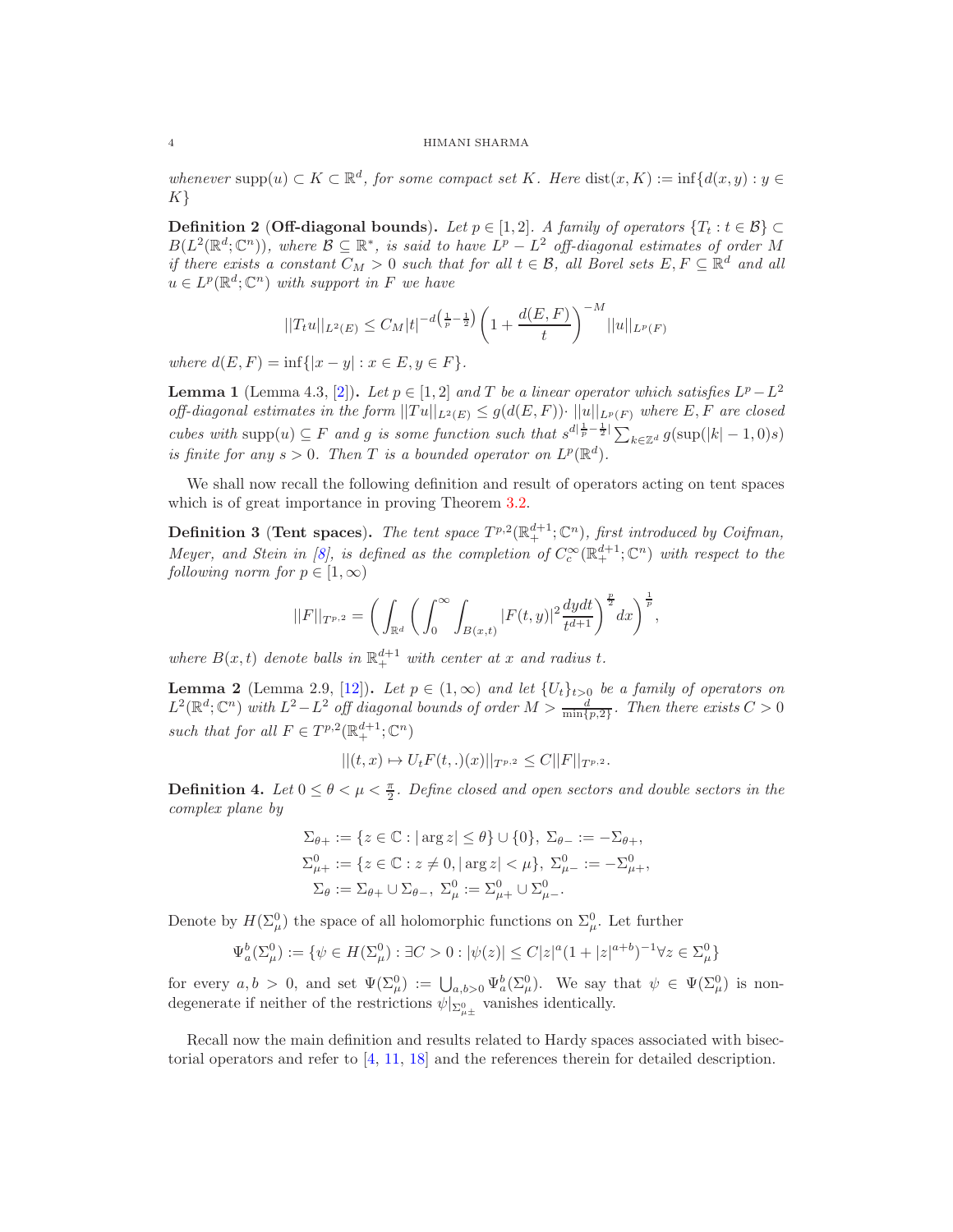<span id="page-4-1"></span>Definition 5 (Hardy spaces associated with bisectorial operators). Let  $0 \le \theta \le \mu \le$  $\frac{\pi}{2}$  and D be a  $\theta$ - bisectorial operator on  $L^2(\mathbb{R}^d, \mathbb{C}^n)$  such that  $\{(I+itD)^{-1}; t \in \mathbb{R} \setminus \{0\}\}\)$  has  $L^2 - L^2$  off diagonal bounds of order  $M > \frac{d}{2}$ . Suppose that D has a bounded  $H^{\infty}$  functional calculus of angle  $\omega \in (\theta, \mu)$  on  $L^2$ . Then for  $p \in [1, \infty)$  and non-degenerate  $\psi \in \Psi(\Sigma^0_\mu)$ , the Hardy space  $H_{D,\psi}^p(\mathbb{R}^d,\mathbb{C}^n)$  associated with D and  $\psi$  is defined as the completion of the space

$$
\{u\in\overline{\mathcal{R}_2(D)}:\mathcal{Q}_{\psi}u\in T^{p,2}(\mathbb{R}^{d+1}_+,\mathbb{C}^n)\}
$$

with respect to the norm

$$
||u||_{H^p_{D,\psi}}:=||\mathcal{Q}_{\psi} u||_{T^{p,2}}
$$

where  $Q_{\psi}u(x,t) := \psi(tD)u(x)$ , for  $u \in L^2(\mathbb{R}^d, \mathbb{C}^n)$  and  $t > 0$ .

<span id="page-4-2"></span>**Theorem 2.1** (Theorem 7.10, [\[18\]](#page-16-5)). Recall that D is bisectorial here. Let  $\epsilon > 0$ . Let  $p \in (1,2]$  and  $\phi, \psi \in \Psi_{\epsilon}^{\frac{d}{2}+\epsilon}(\Sigma_{\mu}^{0}),$  or  $p \in [2,\infty)$  and  $\phi, \psi \in \Psi_{\frac{d}{2}+\epsilon}(\Sigma_{\mu}^{0}),$  where  $\mu > \theta$  and both  $\phi$  and  $\psi$  are non-degenerate. Then,

- (1)  $H^p_{D,\phi}(\mathbb{R}^d, \mathbb{C}^n) = H^p_{D,\psi}(\mathbb{R}^d, \mathbb{C}^n) =: H^p_D(\mathbb{R}^d, \mathbb{C}^n);$
- (2) For all  $u \in \Psi(\Sigma^0_\mu)$  and all  $u \in H_D^p(\mathbb{R}^d, \mathbb{C}^n)$ , we have

$$
||(t,x)\mapsto \psi(tD)f(D)u(x)||_{T^{p,2}}\lesssim ||f||_{\infty}||u||_{H_D^p}.
$$

In particular, D has a bounded  $H^{\infty}$  functional calculus on  $H_D^p(\mathbb{R}^d, \mathbb{C}^n)$ .

**Definition 6** (*R*-boundedness). Let  $\mathcal{T}$  be a subset of  $B(X, Y)$  where X and Y are Banach spaces. We say that  $\mathcal T$  is R-bounded if there exists a  $C < \infty$  such that

> $\begin{array}{c} \end{array}$  $\mathsf{I}$  $\overline{\phantom{a}}$  $\begin{array}{c} \end{array}$

$$
\mathbb{E}\left|\left|\sum_{k=1}^{n} \epsilon_k T_k x_k\right|\right| \leq C \mathbb{E}\left|\left|\sum_{k=1}^{n} \epsilon_k x_k\right|\right|
$$

for any  $n \in \mathbb{N}$ ,  $T_1, T_2, ..., T_n \in \mathcal{T}$  and  $x_1, x_2, ..., x_n \in X$ . The smallest admissible constant is denoted by  $\mathcal{R}(\mathcal{T})$ . The Rademacher sequence  $(\epsilon_k)_k$  is i.i.d., and satisfies  $P(\epsilon_k = 1)$  $P(\epsilon_k = -1) = \frac{1}{2}.$ 

**Definition 7** ( $R_s$ -boundedness). Let  $s \in [1,\infty]$ . A subset T of bounded (sub)linear operators on  $L^p(\Omega)$  is called  $R_s$ -bounded in  $L^p(\Omega)$  if there exists a constant  $C > 0$  such that for all finite families  $(T_k)$  in  $T$  and  $(f_k)$  in  $L^p(\Omega)$ , we have

$$
\left| \left( \sum_{k} |T_{k} f_{k}|^{s} \right)^{\frac{1}{s}} \right| \right|_{p} \leq C \left| \left| \left( \sum_{k} |f_{k}|^{s} \right)^{\frac{1}{s}} \right| \right|_{p}, \text{ if } 1 \leq s < \infty
$$

$$
\left| \left| \sup_{k} |T_{k} f_{k}| \right| \right|_{p} \leq C \left| \left| \sup_{k} |f_{k}| \right| \right|_{p}, \text{ if } s = \infty.
$$

The infimum of all such C is denoted by  $\mathscr{R}_s(\mathcal{T}; L^p)$ .

Note: For  $s = 2$ ,  $R_s$ -boundedness is R-boundedness.

<span id="page-4-0"></span>**Theorem 2.2** (Theorem 2.2, [\[22\]](#page-16-6)). Let  $(\Omega, N, |\cdot|)$  be a space of homogeneous type such that  $B(x, \lambda \rho) \leq c_{\Omega} \lambda^N |B(x, \rho)|$ ,  $\rho > 0, \lambda \geq 1, x \in \Omega$ . Let  $1 \leq p \leq q \leq \infty$ , and assume that  $(S(t))_{t \in \tau}$  is a family of linear operators on  $L^p \cap L^q$  such that

$$
||1_{B(x,\rho(t))}S(t)1_{A(x,\rho(t),k)}||_{p\to q}\leq |B(x,\rho(t))|^{-(\frac{1}{p}-\frac{1}{q})}h(k),\ t\in\tau, x\in\Omega, k\in\mathbb{N}_{0},
$$

where  $\rho: \tau \to (0, \infty)$  is a function and the sequence  $(h(k))_{k \in \mathbb{N}_0}$  satisfies  $h(k) \leq c_{\delta}(k+1)^{-\delta}$ for some  $\delta > \frac{d}{p} + \frac{1}{p'}$ . Then we have

$$
\{S(t) : t \in \tau\} \text{ is } R_s \text{- bounded in } L^r(\Omega)
$$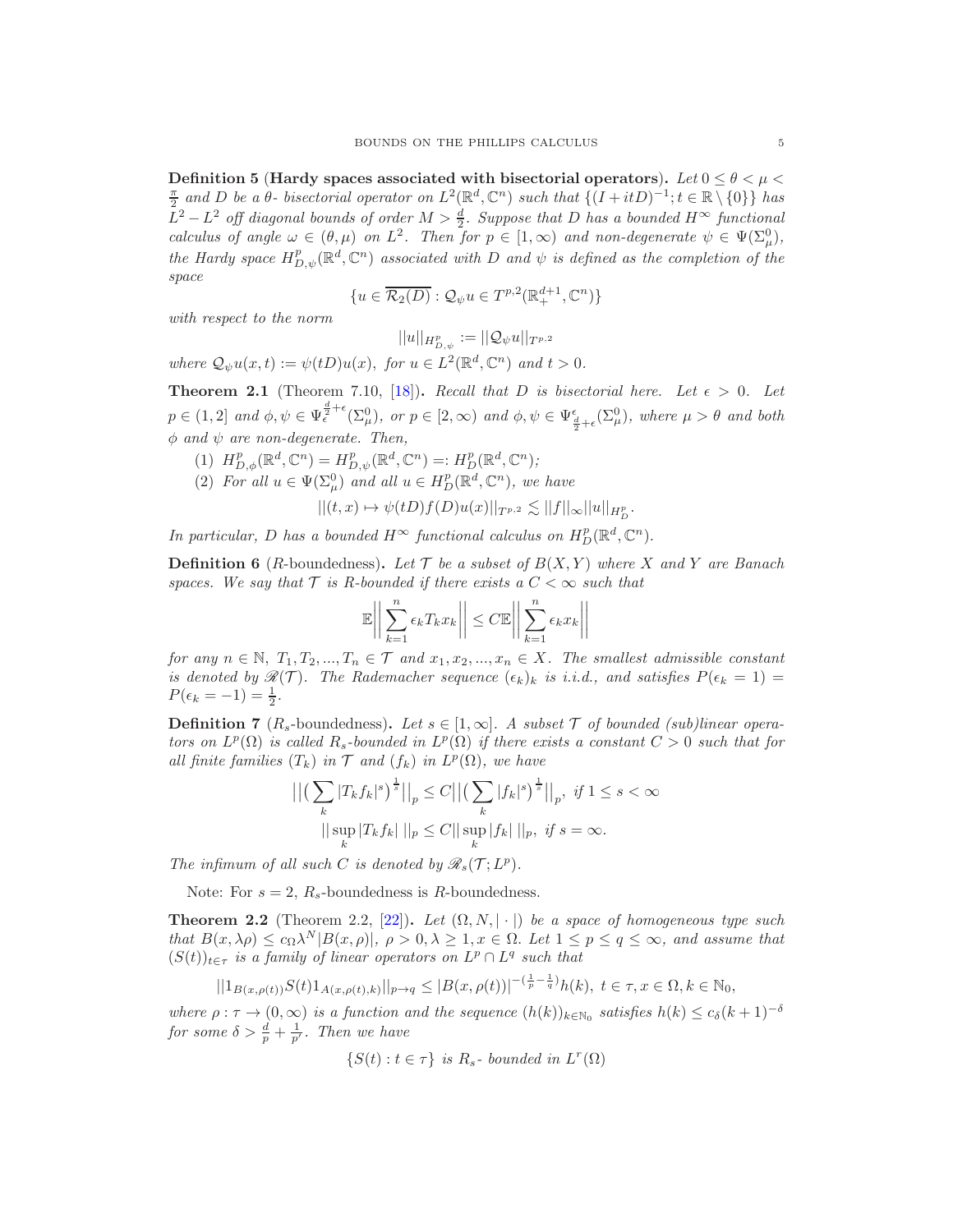for all  $(r, s) \in (p, q) \times [p, q] \cup \{(p, p), (q, q)\}.$ 

We shall now briefly introduce the Hörmander functional calculus and the result on it given by Kriegler and Weis in [\[21\]](#page-16-1).

The classical spectral multiplier theorem of Mikhlin- Hörmander shows that if  $f$  is a bounded function defined on  $(0, \infty)$  and  $u(f) = f(-\Delta)$  is an operator on  $L^p(\mathbb{R}^d)$  defined as  $\mathcal{F}[u(f)g](\xi) = f(|\xi|^2)\mathcal{F}[g](\xi)$ , then  $u(f)$  is bounded on  $L^p(\mathbb{R}^d)$  for  $p \in (1,\infty)$  provided f satisfies

<span id="page-5-1"></span>(2.1) 
$$
\sup_{R>0} \int_{R/2}^{2R} \left| t^k \left( \frac{d}{dt} \right)^{(k)} f(t) \right|^2 \frac{dt}{t} < \infty \quad (k = 0, 1, ..., \alpha), \ \alpha = \lceil d/2 \rceil.
$$

Let us denote by  $\mathcal{H}_2^{\alpha}$  the "Hörmander class" of all functions f satisfying [\(2.1\)](#page-5-1). Then by the above Fourier multiplier theorem

$$
f \in \mathcal{H}_2^{\alpha} \mapsto f(-\Delta) \in B(L^p(\mathbb{R}^d)).
$$

Let  $\alpha > \frac{1}{2}$ . We can also define the  $\mathcal{H}_2^{\alpha}$  class as

$$
\mathcal{H}_2^{\alpha} = \{ f \in L^2_{loc}(\mathbb{R}_+) : ||f||_{\mathcal{H}_2^{\alpha}} = \sup_{t > 0} ||\phi f(t \cdot)||_{W_2^{\alpha}(\mathbb{R})} < \infty \},
$$

where  $\phi$  is a non-zero  $C_c^{\infty}(0,\infty)$  function (different choices resulting in equivalent norms) and  $W_2^{\alpha}(\mathbb{R})$  stands for the usual Sobolev space. We say that an operator D defined on a Banach space X has a Hörmander calculus if for some  $\theta \in (0, \pi)$  and any  $f \in H^{\infty}(\Sigma_{\theta})$ 

$$
||f(D)||_{B(X)} \lesssim ||f||_{\mathcal{H}_2^{\alpha}}.
$$

<span id="page-5-0"></span>**Theorem 2.3** (Theorem 1.1, [\[21\]](#page-16-1)). Let A be a 0-sectorial operator on a space  $L^p(U)$ , 1 <  $p < \infty$ , where U is an open subset of  $\mathbb{R}^d$ . Suppose further that A has a bounded  $H^{\infty}(\Sigma_{\theta})$ calculus for some  $\theta \in (0, \frac{\pi}{2})$ . Then R-boundedness of the set

$$
(S)_{\alpha} := \left\{ \left( \frac{\pi}{2} - |\theta| \right)^{\alpha} \exp(-te^{i\theta} A) : t > 0, \theta \in \left( \frac{-\pi}{2}, \frac{\pi}{2} \right) \right\}
$$

implies that A has an R-bounded  $\mathcal{H}_2^{\gamma}$  calculus for  $\gamma > \alpha + \frac{1}{2}$ , that is, the set

$$
\left\{f(A):||f||_{\mathcal{H}_2^{\gamma}} \le 1\right\} \text{ is } R\text{-bounded.}
$$

As a specific case of a first order differential operator we have considered perturbed Hodge-Dirac operators of the form  $\Pi_B = \Gamma + \Gamma_B^* = \Gamma + B_1 \Gamma^* B_2$ , where  $\Pi = \Gamma + \Gamma^*$  is a Hodge-Dirac operator. One simple example of it is given by taking a  $2 \times 2$  matrix  $\Pi = \begin{pmatrix} 0 & -div \\ \nabla & 0 \end{pmatrix}$  $\nabla \quad 0$  $\sqrt{ }$ defined on  $L^2(\mathbb{R}^d; \mathbb{C}) \oplus L^2(\mathbb{R}^d; \mathbb{C}^n)$  where,  $\Gamma = \begin{pmatrix} 0 & -div \\ 0 & 0 \end{pmatrix}$  and  $\Gamma^* =$  $\begin{pmatrix} 0 & 0 \end{pmatrix}$  $\nabla \quad 0$  $\overline{ }$ . The type of  $\Pi_B$  we need on  $L^2(\mathbb{R}^d; \mathbb{C}^n)$  is defined and explained below. We refer to the papers [\[5,](#page-15-5) [17](#page-15-16), [12\]](#page-15-7) for more details on this operator. See Corollary [3.2.1](#page-11-1) and Corollary [3.3.1](#page-14-0) for results on it.

<span id="page-5-2"></span>Definition 8 (Perturbed Hodge-Dirac operators). A perturbed Hodge-Dirac operator defined on  $L^2(\mathbb{R}^d; \mathbb{C}^n)$  is an operator of the form

$$
\Pi_B := \Gamma + \Gamma_B^* := \Gamma + B_1 \Gamma^* B_2,
$$

where  $\Pi = \Gamma + \Gamma^*$  is a Hodge-Dirac operator with constant coefficients, and  $B_1, B_2$  are multiplication operators by  $L^{\infty}(\mathbb{R}^d, B(\mathbb{C}^n))$  functions which satisfy

$$
\Gamma^* B_2 B_1 \Gamma^* = 0, \text{ in the sense that } \mathcal{R}_2(B_2 B_1 \Gamma^*) \subset \mathcal{N}_2(\Gamma^*);
$$
  
 
$$
\Gamma B_1 B_2 \Gamma = 0, \text{ in the sense that } \mathcal{R}_2(B_1 B_2 \Gamma) \subset \mathcal{N}_2(\Gamma);
$$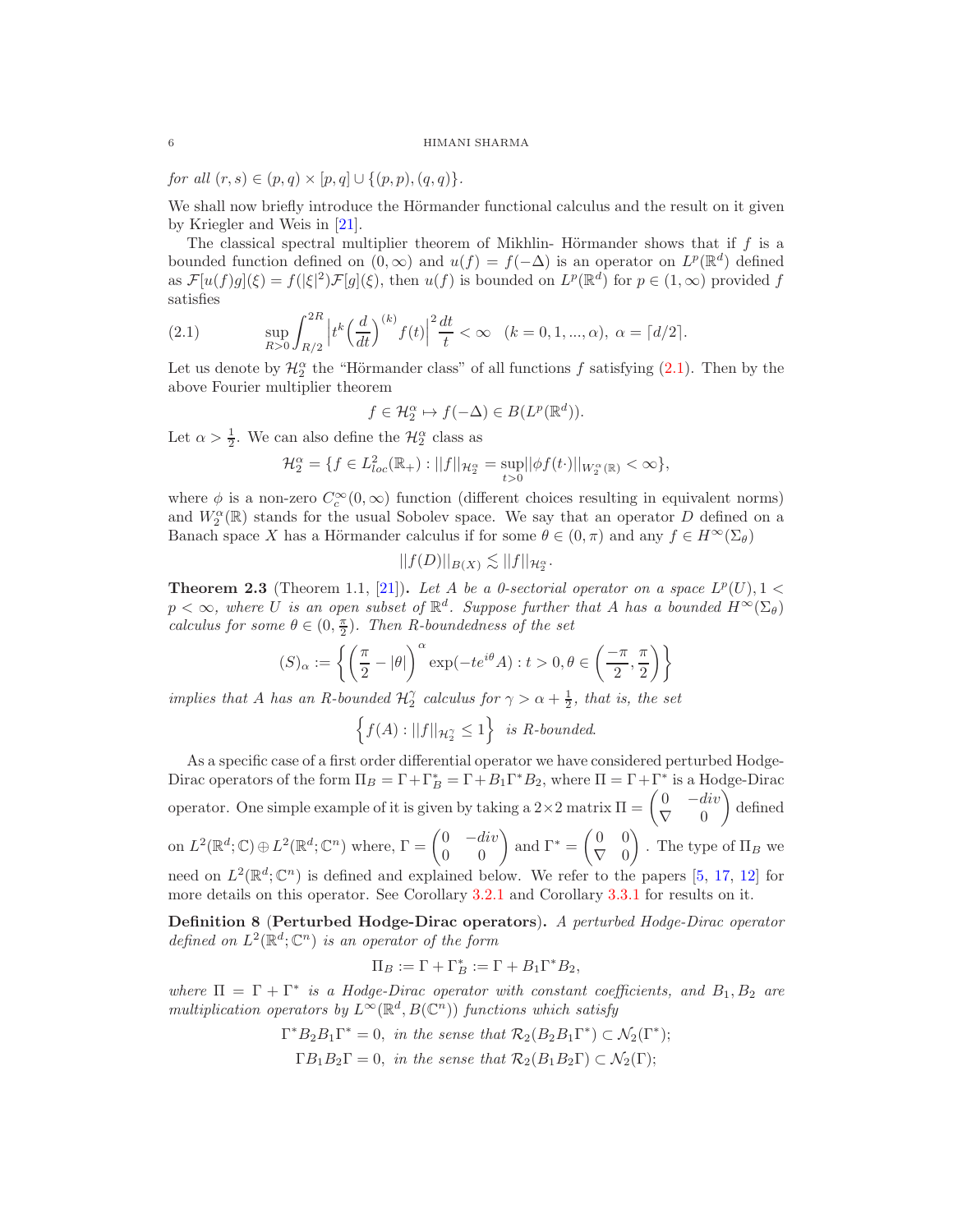BOUNDS ON THE PHILLIPS CALCULUS 7

$$
Re(B_1\Gamma^*u, \Gamma^*u) \ge \kappa_1 ||\Gamma^*u||_2^2, \ \forall u \in \mathcal{D}_2(\Gamma^*), \ and
$$
  

$$
Re(B_2\Gamma u, \Gamma u) \ge \kappa_2 ||\Gamma u||_2^2, \ \forall u \in \mathcal{D}_2(\Gamma)
$$

for some  $\kappa_1, \kappa_2 > 0$ .

Such operators satisfy the following invertibility properties, where  $\frac{1}{p} + \frac{1}{p'} = 1$ 

$$
(\Pi_B(p)) \quad ||u||_p \le C_p ||B_1 u||_p \,\forall u \in \overline{\mathcal{R}_p(\Gamma^*)} \text{ and } ||v||_{p'} \le C_{p'} ||B_2^* v||_{p'} \,\forall v \in \overline{\mathcal{R}_{p'}(\Gamma)}
$$

when  $p = 2$ . A perturbed Hodge-Dirac operator  $\Pi_B$  Hodge decomposes  $L^p(\mathbb{R}^d; \mathbb{C}^n)$  for some  $p \in (1,\infty)$ , if  $(\Pi_B(p))$  holds and there is a splitting into complemented subspaces

$$
L^p(\mathbb{R}^d; \mathbb{C}^n) = \mathcal{N}_p(\Pi_B) \oplus \overline{\mathcal{R}_p(\Pi_B)} = \mathcal{N}_p(\Pi_B) \oplus \overline{\mathcal{R}_p(\Gamma)} \oplus \overline{\mathcal{R}_p(\Gamma^*)}.
$$

It is proved in (Proposition 2.2, [\[5\]](#page-15-5)) for  $p = 2$ . Here we consider the open interval  $(p_H, p^H)$ , where  $1 \leq p_H < 2 < p^H \leq \infty$  (see Proposition 2.17, [\[12\]](#page-15-7)) on which  $\Pi_B$  Hodge decomposes  $L^p$ . Such  $p_H < 2 < p^H$  always exist.

One of the important and very useful results that Frey, McIntosh and Portal have obtained in [\[12\]](#page-15-7) is that the Hardy space  $H_{\Pi_B}^p$  associated with the perturbed Hodge-Dirac operator  $\Pi_B$  coincides with the L<sup>p</sup> closure of the R<sub>p</sub>(Π<sub>B</sub>) whenever  $p ∈ (p_H, p^H)$ .

# 3. Main Results

The following lemma is very useful in proving our first theorem. It can be seen that the idea to have an assumption on the resolvent operator, to be bounded from  $L^{p*} - L^p$ , in this lemma comes from [Lemma 7.1, [\[12\]](#page-15-7)] for the operator  $\Pi_B$ .

<span id="page-6-0"></span>**Lemma 3.** Let D be a self-adjoint operator on  $L^2(\mathbb{R}^d; \mathbb{C}^n)$  and suppose that  $(I + D^2)^{-1/2} \in$  $B(L^{p_*}, L^p)$  for all  $p \in (1, 2]$ . Let  $k = d(\frac{1}{p} - \frac{1}{2})$ , then  $(I + D^2)^{-k/2} \in B(L^p, L^2)$ .

*Proof.* Let  $T = I + D^2$ . By hypothesis we have  $||T^{-\frac{(1+i s)}{2}}||_{B(L^{2*}, L^2)} < \infty$  and  $||T^{-\frac{is}{2}}||_{B(L^2, L^2)}$  $< \infty$ . Thus, by applying Stein's Interpolation Theorem (Theorem 1, [\[26\]](#page-16-7)) we obtain that  $||T^{-k/2}||_{B(L^q,L^2)} < \infty$  for  $k = d(\frac{1}{q}-\frac{1}{2})$  where  $q \in [2_*,2]$ . Now notice that  $||T^{-(1+is)}||_{B(L^{2_*_*},L^2)}$  $<\infty$  and  $||T^{-is}||_{B(L^2,L^2)}<\infty$  for all  $s\in\mathbb{R}$ . Again applying Stein's interpolation theorem we obtain  $||T^{-k'}||_{B(L^r,L^2)} < \infty$  where  $k' = \frac{d}{2}(\frac{1}{r} - \frac{1}{2})$  for  $r \in [2_{**},2]$ . Replacing  $k'$  by  $k/2$  we obtain that  $||T^{-k/2}||_{B(L^r,L^2)} < \infty$  for  $k = d(\frac{1}{r} - \frac{1}{2})$ . By induction, we obtain that for any  $p \in [2_{(*)}m, 2]$  where  $2_{(*)}m > 1$  for some m and  $k = d(\frac{1}{p} - \frac{1}{2})$  we have  $||T^{-k/2}||_{B(L^p, L^2)} < \infty$ . Thus for a given  $p \in (1,2]$  there exists a  $q > p$  such that  $q_* = p$  and there exists an  $m \in \mathbb{N}$ such that  $2_{(*)m+1} < q_* \leq 2_{(*)m}$ . Hence, by the above argument for  $k = d(\frac{1}{p} - \frac{1}{2})$  we have  $||T^{-k/2}||_{B(L^p,L^2)} < \infty.$ 

**Theorem 3.1.** Let D be a self-adjoint operator on  $L^2(\mathbb{R}^d; \mathbb{C}^n)$  and let the  $C_0$ -group  $(e^{i\xi D})_{\xi \in \mathbb{R}}$ generated by iD have finite speed of propagation. Suppose also that for all  $q \in (1,2]$ ,  $(I + D^2)^{-1/2} \in B(L^{q_*}, L^q)$ , such that  $q_* > 1$ . Let  $p \in (1, \infty)$ , then for all  $a \in C_c^{\infty}(\mathbb{R})$ ,  $\beta = d\left|\frac{1}{p} - \frac{1}{2}\right| + 1$  and for any positive integer  $M > 1 + d \cdot \frac{p'}{2}$  $\frac{p'}{2}$  where  $\frac{1}{p} + \frac{1}{p'} = 1$  we have,

(3.1) 
$$
||a(D)||_{B(L^{p})} \lesssim \sum_{j=0}^{M} \left| \left| \mathcal{F}\left\{ (1+|\cdot|^{2})^{\beta/2} \left( \frac{d}{d(\cdot)} \right)^{(j)} a(\cdot) \right\} \right| \right|_{\infty}.
$$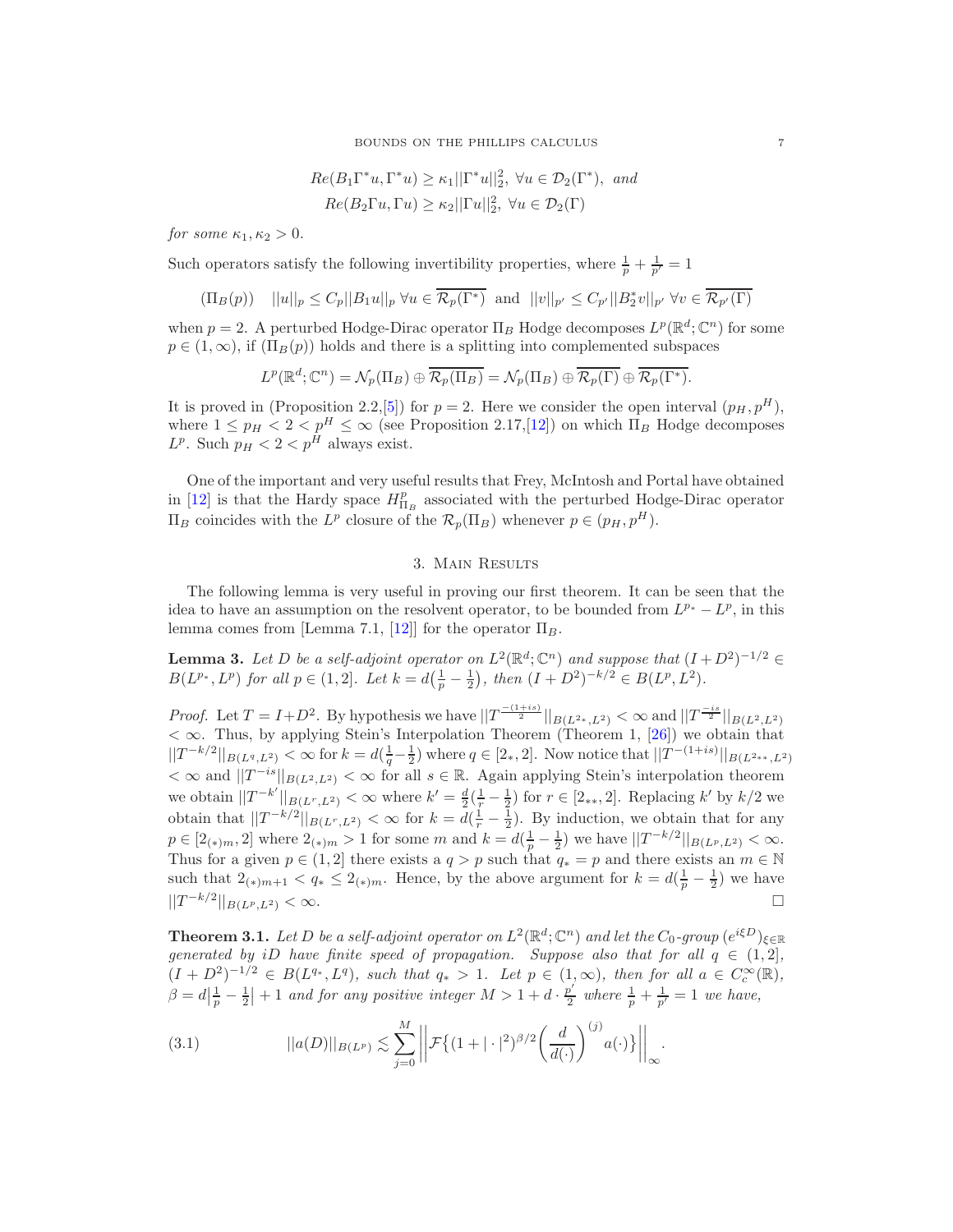*Proof.* Let  $q \in (1, 2)$ . To prove the L *Proof.* Let  $q \in (1,2)$ . To prove the  $L^p$  boundedness (for all  $p \in (1,\infty)$ ) of the operator  $a(D)$ for all  $a \in C_c^{\infty}(\mathbb{R})$  we shall start with the operator  $b(D)(I + D^2)^{-\frac{k}{2}}$  for  $b \in C_c^{\infty}(\mathbb{R})$ , where  $k = d(\frac{1}{q} - \frac{1}{2}).$ 

Now for  $u \in L^{q}(\mathbb{R}^{d})$ , consider  $||b(D)(I + D^{2})^{-\frac{k}{2}}u||_{2}$ 

$$
= \left\| \int_{\mathbb{R}} \hat{b}(\xi) \exp(i\xi D)(I + D^2)^{-\frac{k}{2}} u d\xi \right\|_2, \text{ (by Phillips calculus)}
$$
  
\n
$$
\lesssim \int_{\mathbb{R}} |\hat{b}(\xi)| \left\| \exp(i\xi D)(I + D^2)^{-\frac{k}{2}} u \right\|_2 d\xi
$$
  
\n
$$
\lesssim \int_{\mathbb{R}} |\hat{b}(\xi)| \left\| (I + D^2)^{-\frac{k}{2}} u \right\|_2 d\xi \text{ (by uniform boundedness of } \exp(i\xi D) \text{ on } L^2 \text{)}
$$
  
\n
$$
\lesssim ||u||_q ||\hat{b}||_{L^1} \text{ (by Lemma 3)}
$$
  
\n
$$
\lesssim ||u||_q ||(1 + |\cdot|)^2 \hat{b}||_{\infty}
$$
  
\n
$$
\lesssim ||u||_q \sum_{j=0}^2 \left\| \mathcal{F} \left\{ \left( \frac{d}{d(\cdot)} \right)^{(j)} b(\cdot) \right\} \right\|_{\infty}
$$
  
\n
$$
\lesssim ||u||_q \sum_{j=0}^2 \left\| \mathcal{F} \left\{ \left( \frac{d}{d(\cdot)} \right)^{(j)} \hat{b}(\cdot) \right\} \right\|_{\infty} \text{ (where } \tilde{b}(x) = b(x)(1 + x^2)^{1/2}).
$$

The reason behind writing in terms of  $\tilde{b}(x)$  can be seen later. We shall now see that the operator  $b(D)(I + D^2)^{-\frac{k}{2}}$  is  $L^2 - L^2$  off diagonal bounded for any  $k > 0$ , in particular for  $k$  as above.

Let E and F be two Borel subsets of  $\mathbb{R}^d$  and  $u \in L^2(\mathbb{R}^d)$ . Consider

$$
||1_{E}b(D)(I+D^{2})^{-\frac{k}{2}}1_{F}u||_{2}=||1_{E}b_{k}(D)1_{F}u||_{2}
$$

where  $b_k(D) = b(D)(I + D^2)^{-\frac{k}{2}}$ . We will now obtain the bound using the Phillips calculus. Since the group generated by  $iD$  has finite speed of propagation, therefore for arbitrary Borel set  $E, F \subseteq \mathbb{R}^d$  there exists  $c > 0$  (independent of  $E, F$  and  $\xi$ ) such that

$$
1_E \exp(i\xi D)1_F = 0, \text{ if } \frac{d(E, F)}{|\xi|} \ge c.
$$

For any closed cubes  $E, F \subseteq \mathbb{R}^d$ , and  $u \in L^2(\mathbb{R}^d; \mathbb{C}^n)$  such that u is supported in F consider  $||1_E b_k(D) 1_F u||_2$ 

$$
= \left\| \int_{\mathbb{R}} \hat{b}_{k}(\xi) 1_{E} \exp(i\xi D) 1_{F} u d\xi \right\|_{2}
$$
  
\n
$$
\lesssim \int_{-\infty}^{-\frac{d(E,F)}{c}} |\hat{b}_{k}(\xi)| d\xi ||1_{F} u||_{2} + \int_{\frac{d(E,F)}{c}}^{\infty} |\hat{b}_{k}(\xi)| d\xi ||1_{F} u||_{2}
$$
  
\n
$$
\lesssim \int_{\frac{d(E,F)}{c}}^{\infty} |(1+c|\xi|)^{M} \hat{b}_{k}(\xi) \frac{d\xi}{(1+c|\xi|)^{M}} ||1_{F} u||_{2}, \text{ for all } M > 1
$$
  
\n
$$
\lesssim ||(1+c| \cdot |)^{M} \hat{b}_{k}||_{\infty} \int_{\frac{d(E,F)}{c}}^{\infty} \frac{d\xi}{(1+c|\xi|)^{M}} ||1_{F} u||_{2}
$$
  
\n
$$
\lesssim ||(1+c| \cdot |)^{M} \hat{b}_{k}||_{\infty} (1+d(E,F))^{-M+1} ||1_{F} u||_{2}
$$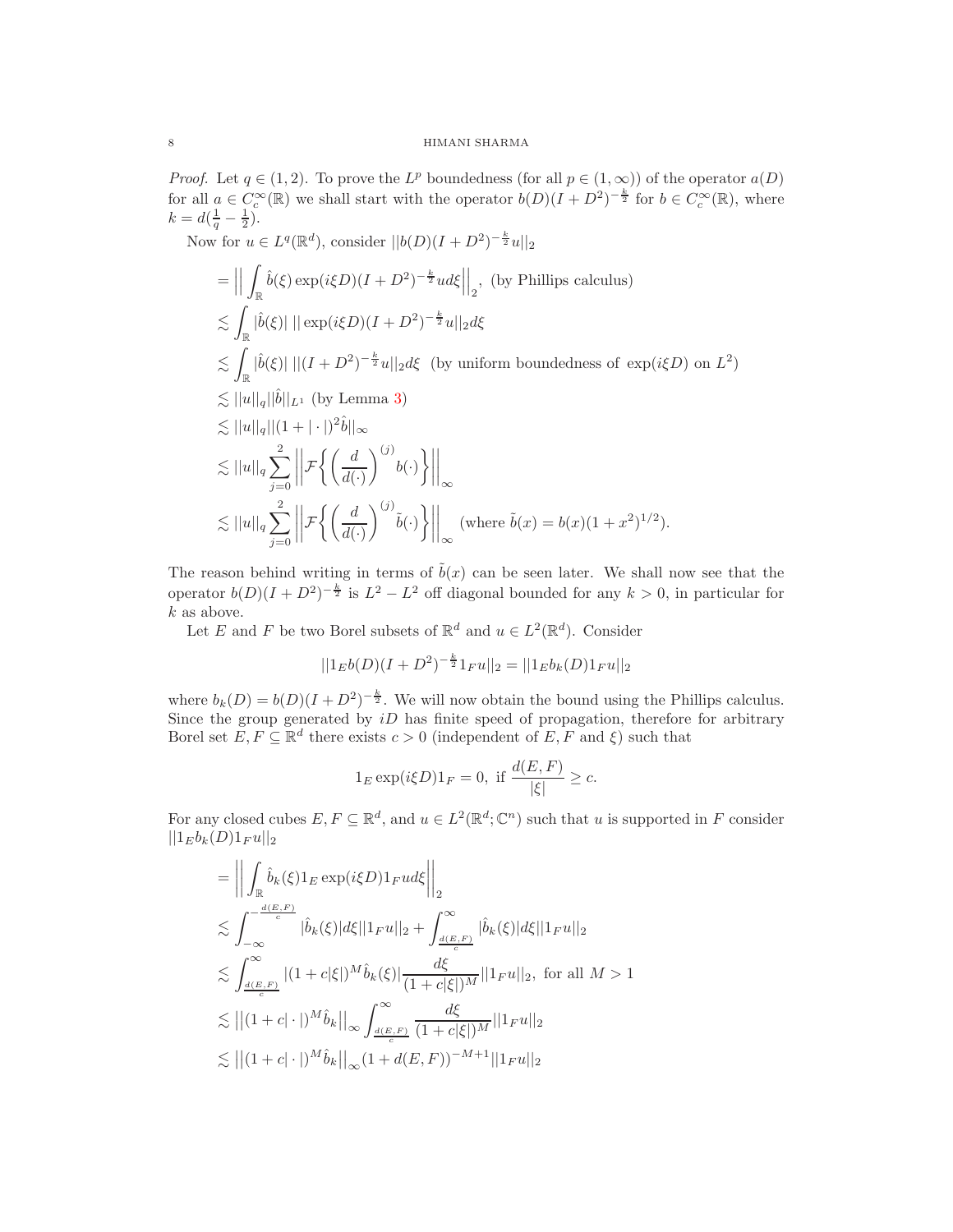$$
\lesssim \sum_{j=0}^{M} \left\| \mathcal{F} \left\{ \left( \frac{d}{d(\cdot)} \right)^{(j)} b_k(\cdot) \right\} \right\|_{\infty} (1 + d(E, F))^{-M+1} ||1_{F} u||_{2} \n\lesssim \sum_{j=0}^{M} \left\| \mathcal{F} \left\{ \left( \frac{d}{d(\cdot)} \right)^{(j)} \left[ \tilde{b}(\cdot)(1+(\cdot)^{2})^{-(\frac{k+1}{2})} \right] \right\} \right\|_{\infty} (1 + d(E, F))^{-M+1} ||1_{F} u||_{2}, \n\approx \sum_{j=0}^{M} \left\| \mathcal{F} \left\{ \left( \frac{d}{d(\cdot)} \right)^{(j)} \tilde{b}(\cdot) \left( \sum_{l=0}^{M-j} \left( \frac{d}{d(\cdot)} \right)^{(l)} (1+(\cdot)^{2})^{-(\frac{k+1}{2})} \right) \right\} \right\|_{\infty} \n(1 + d(E, F))^{-M+1} ||1_{F} u||_{2} \n\lesssim \sum_{j=0}^{M} \sum_{l=0}^{M-j} \left\| \mathcal{F} \left\{ \left( \frac{d}{d(\cdot)} \right)^{(j)} \tilde{b}(\cdot) \right\} * \mathcal{F} \left\{ \left( \frac{d}{d(\cdot)} \right)^{(l)} g_k \right\} \right\|_{\infty} (1 + d(E, F))^{-M+1} ||1_{F} u||_{2} \n\text{where } g_k(x) = (1 + x^2)^{-(\frac{k+1}{2})} \n\lesssim \sum_{j=0}^{M} \sum_{l=0}^{M-j} \left\| \mathcal{F} \left\{ \left( \frac{d}{d(\cdot)} \right)^{(j)} \tilde{b}(\cdot) \right\} \right\|_{\infty} \left\| \mathcal{F} \left\{ \left( \frac{d}{d(\cdot)} \right)^{(l)} g_k \right\} \right\|_{L^1} (1 + d(E, F))^{-M+1} ||1_{F} u||_{2}.
$$

Thus,

$$
\left| \left| 1_E b(D)(I+D^2)^{-\frac{k}{2}} 1_F u \right| \right|_2 \lesssim \sum_{j=0}^M \left| \left| \mathcal{F}\left\{ \left(\frac{d}{d(\cdot)}\right)^{(j)} \tilde{b}(\cdot) \right\} \right| \right|_\infty (1+d(E,F))^{-M+1} ||1_F u||_2, \; \forall M > 1
$$

where, by simple computation, for all  $0 \le l \le M$  we have

$$
\left| \left| \mathcal{F} \left\{ \left( \frac{d}{d(\cdot)} \right)^{(l)} g_k \right\} \right| \right|_{L^1} = \left| \left| (1 + |\cdot|)^{-1} (1 + |\cdot|) \mathcal{F} \left\{ \left( \frac{d}{d(\cdot)} \right)^{(l)} g_k \right\} \right| \right|_{L^1}
$$
  

$$
\leq || (1 + |\cdot|)^{-1} ||_2 \left| \left| (1 + |\cdot|) \mathcal{F} \left\{ \left( \frac{d}{d(\cdot)} \right)^{(l)} g_k \right\} \right| \right|_2
$$
  

$$
\lesssim \left| \left| \left( \frac{d}{d(\cdot)} \right)^{(l)} g_k \right| \right|_2 + \left| \left| \left( \frac{d}{d(\cdot)} \right)^{(l+1)} g_k \right| \right|_2 < \infty.
$$

By applying Riesz-Thorin Interpolation theorem (Theorem 2.1, [\[27\]](#page-16-8)) on the operator  $b(D)(I+$  $(D^2)^{-\frac{k}{2}}$  we obtain the following off-diagonal bound from  $L^p$  to  $L^2$ 

$$
||1_{E}b(D)(I+D^{2})^{-\frac{k}{2}}1_{F}u||_{2} \lesssim \sum_{j=0}^{M} \left| \left| \mathcal{F}\left\{ \left( \frac{d}{d(\cdot)} \right)^{(j)} \tilde{b}(\cdot) \right\} \right| \right|_{\infty}
$$
  

$$
(1+d(E,F))^{-(M-1)\alpha} ||1_{F}u||_{p}
$$

for  $p \in [q, 2]$  and all  $M > 1 + \frac{d}{\alpha}$ , where  $\alpha$  satisfies  $\frac{1}{p} = \frac{1-\alpha}{q} + \frac{\alpha}{2}$  or  $\alpha = (\frac{1}{q} - \frac{1}{2})^{-1}(\frac{1}{q} - \frac{1}{p})$ . Since  $q \in (1, 2)$  is any arbitrary number so in the limiting case when q approaches 1, we can say that the operator  $b(D)(I + D^2)^{-\frac{k}{2}}$  has  $L^p - L^2$  off-diagonal bound of order > 1 if  $M > 1 + d \cdot \frac{p'}{2}$  for  $p \in (1, 2]$  where  $\frac{1}{p} + \frac{1}{p'} = 1$ .

Let 
$$
a(x) = b(x)(1 + x^2)^{-\frac{k}{2}}
$$
 then  
\n
$$
||1_{E}a(D)1_{F}u||_{2} = \sum_{j=0}^{M} \left| \left| \mathcal{F}\left\{ \left( \frac{d}{d(\cdot)} \right)^{(j)} \left[ a(\cdot)(1+(\cdot)^{2})^{\frac{k+1}{2}} \right] \right\} \right| \right|_{\infty} (1 + d(E, F))^{-(M-1)\alpha} ||1_{F}u||_{p}
$$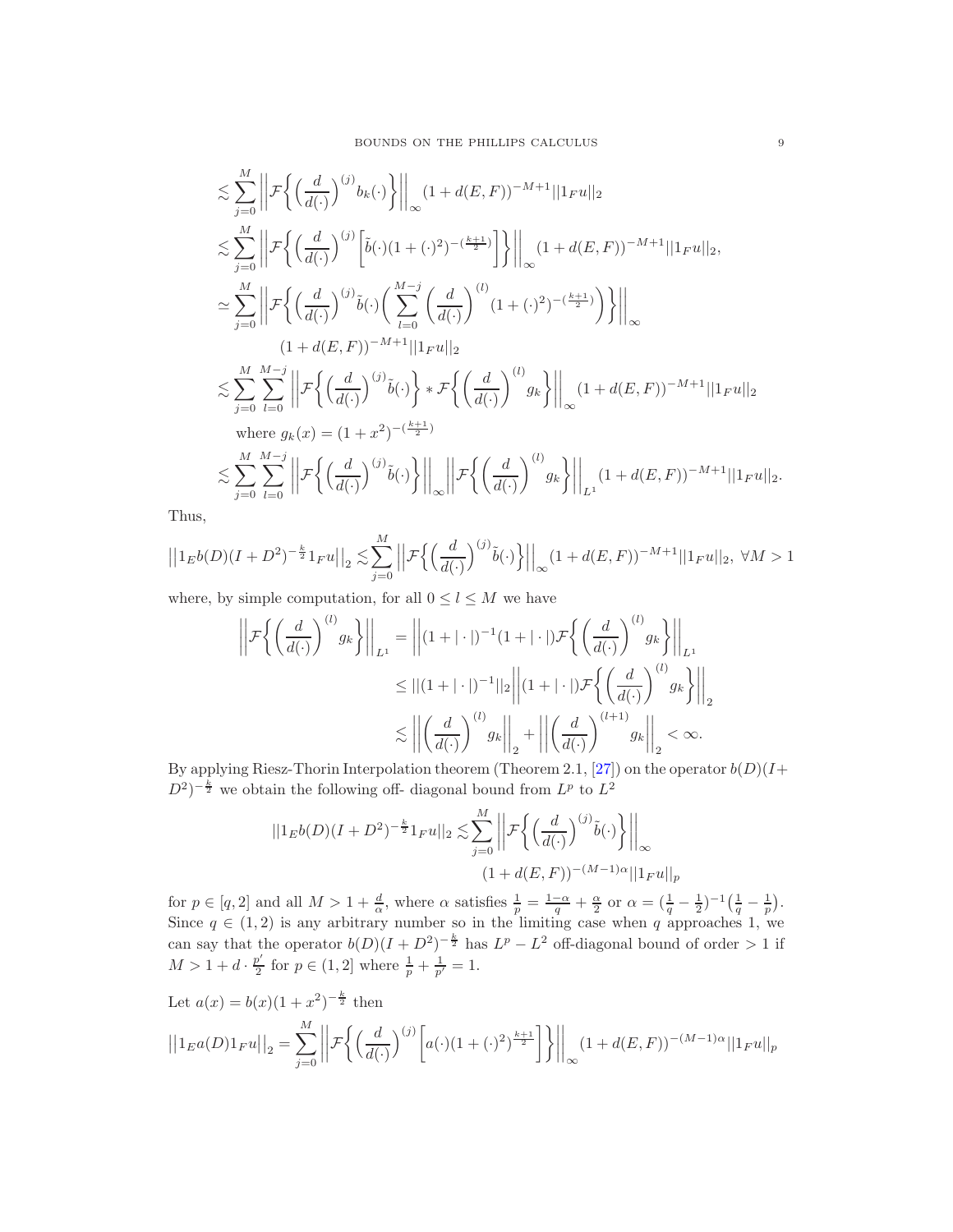$$
\lesssim \sum_{j=0}^{M} \sum_{l=0}^{M-j} \left\| \mathcal{F}\left\{ (1+|\cdot|^2)^{\frac{(k+1)}{2}} \left[ \left(\frac{d}{d(\cdot)}\right)^{(j)} a(\cdot) \right] \left[ \frac{P_l(\cdot)}{(1+(\cdot)^2)^l} \right] \right\} \right\|_{\infty} \right\| (1+d(E,F))^{-(M-1)\alpha} ||1_{F}u||_{p} \text{ (where } P_l(x) \text{ is a polynomial of degree } < 2l,
$$

and is obtained by taking  $l^{th}$  derivative of  $(1+x^2)^{\frac{k+1}{2}}$ 

$$
\lesssim \sum_{j=0}^{M} \sum_{l=0}^{M-j} \left\| \mathcal{F} \left\{ (1+|\cdot|^2)^{\frac{k+1}{2}} \left( \frac{d}{d(\cdot)} \right)^{(j)} a(\cdot) \right\} * \mathcal{F} \left\{ \frac{P_l(\cdot)}{(1+(\cdot)^2)^l} \right\} \right\|_{\infty} \n(1+d(E,F))^{-(M-1)\alpha} \|1_F u\|_p \n\lesssim \sum_{j=0}^{M} \sum_{l=0}^{M-j} \left\| \mathcal{F} \left\{ (1+|\cdot|^2)^{\frac{\beta}{2}} \left( \frac{d}{d(\cdot)} \right)^{(j)} a(\cdot) \right\} \right\|_{\infty} \left\| \mathcal{F} \left\{ \frac{P_l(\cdot)}{(1+(\cdot)^2)^l} \right\} \right\|_{L^1} \n(1+d(E,F))^{-(M-1)\alpha} \|1_F u\|_p \n\lesssim \sum_{j=0}^{M} \left\| \mathcal{F} \left\{ (1+|\cdot|^2)^{\frac{\beta}{2}} \left( \frac{d}{d(\cdot)} \right)^{(j)} a(\cdot) \right\} \right\|_{\infty} (1+d(E,F))^{-(M-1)\alpha} \|1_F u\|_p
$$

where  $\beta = k + 1 = d\left|\frac{1}{p} - \frac{1}{2}\right| + 1$ . The  $L^1$  norm in the second last inequality is finite and can be computed in the same way as done for the functions  $g_k$ . Thus, applying Lemma [1](#page-3-0) we obtain that for all  $p \in (1, 2]$ 

$$
||a(D)||_{B(L^p)} \lesssim \sum_{j=0}^M \left|\left|\mathcal{F}\left\{(1+|\cdot|^2)^{\frac{\beta}{2}} \left(\frac{d}{d(\cdot)}\right)^{(j)} a(\cdot)\right\}\right|\right|_{\infty}.
$$

The result for  $p \in [2, \infty)$  follows by duality.

It can be seen from the following remark that we could obtain similar functional calculus through a simple argument if we knew that the group we have is polynomially bounded.

**Remark 1.** Let X be an arbitrary Banach space and D is an operator acting on X. If the group generated by iD is polynomially bounded, say by a polynomial of order  $M > 0$ , then a bound on the Phillips calculus of the operator D is given by

$$
||a(D)||_{B(X)} = \left\| \int_{\mathbb{R}} \hat{a}(\xi) \exp(i\xi D) d\xi \right\|
$$
  
= 
$$
\left\| \int_{\mathbb{R}} (1 + |\xi|)^M \hat{a}(\xi) \frac{\exp(i\xi D)}{(1 + |\xi|)^M} d\xi \right\|
$$
  

$$
\lesssim ||(1 + |\cdot|)^M \hat{a}||_{L^1} \left\| \xi \mapsto \frac{\exp(i\xi D)}{(1 + |\xi|)^M} \right\|_{L^{\infty}(B(X))}
$$
  

$$
\lesssim \sum_{j=0}^{M+2} \left\| \mathcal{F} \left\{ \left( \frac{d}{d(\cdot)} \right)^{(j)} a(\cdot) \right\} \right\|_{\infty}
$$

On  $H_D^p$  instead of  $L^p$ , we now obtain a better bound without Sobolev embedding assumption.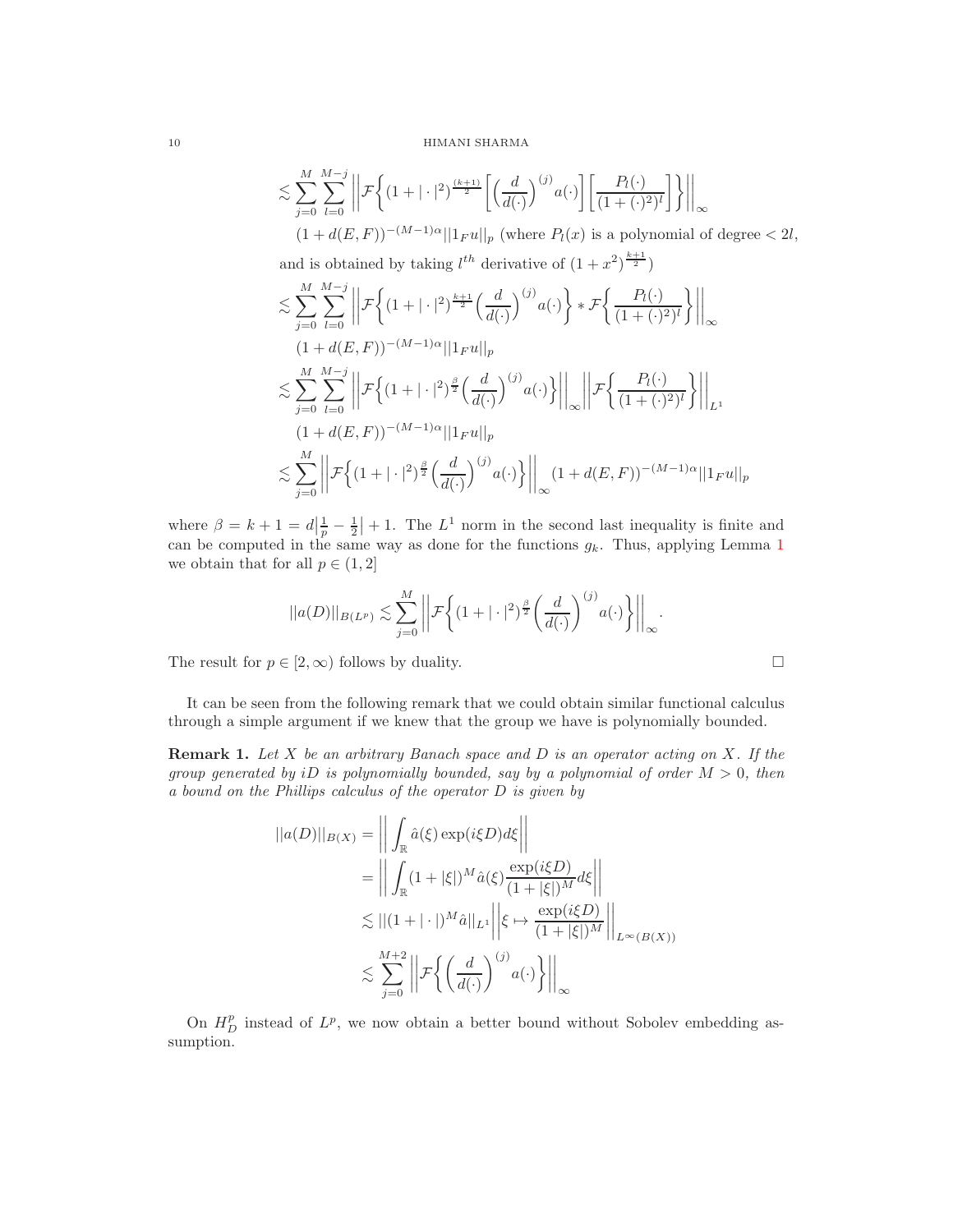<span id="page-10-0"></span>**Theorem 3.2.** Let  $1 < p < \infty$  and let D be a self-adjoint operator on  $L^2(\mathbb{R}^d; \mathbb{C}^n)$ . Suppose also that  $(e^{i\xi D})_{\xi \in \mathbb{R}}$  has finite speed of propagation. Then for all  $a \in C_c^{\infty}(\mathbb{R})$  and  $M > \frac{d}{\min(p, 2)}$ 

(3.2) 
$$
||a(D)||_{B(H_D^p)} \lesssim \sum_{j=0}^{M+1} \left| \left| \eta \mapsto |\eta|^j \left( \frac{d}{d\eta} \right)^{(j)} a(\eta) \right| \right|_{\infty}.
$$

*Proof.* Let  $u \in L^2(\mathbb{R}^d, \mathbb{C}^n)$ . Fix  $M = d$  and for  $p \in (1, \infty)$  let  $\psi \in \Psi_{d+1}^{d+1}(\Sigma_\mu^0)$  where  $\mu \in (0, \pi/2)$ . Consider  $||a(D)u||_{H_D^p}$ 

$$
= ||Q_{\psi}(a(D)u)||_{T^{p,2}} \text{ (by definition [5])}
$$

$$
= ||(x,t) \mapsto \psi(tD)a(D)u(x)||_{T^{p,2}}
$$

- <span id="page-10-2"></span>(3.3)  $\lesssim ||(x, t) \mapsto a(D)\psi(tD)\psi(tD)u(x)||_{T^{p,2}}$
- <span id="page-10-1"></span>(3.4)  $\leq C(a) ||(x, t) \mapsto \psi(tD)u(x)||_{T^{p,2}}$

where  $C(a)$  (to be determined) is a constant that depends on a and the inequality [\(3.4\)](#page-10-1) holds by Lemma [2.](#page-3-1) For inequality [\(3.3\)](#page-10-2), we see by Theorem [2.1](#page-4-2) and its proof (Theorem 7.10, [\[18\]](#page-16-5)) that we can replace  $\psi$  by  $\psi^2$  as they belong to the same class. To obtain the constant  $C(a)$ we shall see that the operator  $(a\psi_t)(D)$  has  $L^2 - L^2$  off diagonal bound of order  $M > \frac{d}{\min\{L\}}$  $\min\{p,2\}$ where  $\psi_t(D) = \psi(tD)$ . Since  $(e^{i\xi D})_{\xi \in \mathbb{R}}$  has finite propagation speed therefore for arbitrary Borel sets  $E, F \subseteq \mathbb{R}^d$  there exists a  $c > 0$  such that  $1_E \exp(i\xi D)1_F = 0$ , if  $\frac{d(E, F)}{|\xi|} \geq c$ . Let E and F be two Borel subsets of  $\mathbb{R}^d$  and  $M = d$ . Consider  $||1_E(a\psi_t)(D)1_F u||_2$ 

$$
= \left\| \int_{\mathbb{R}} \widehat{a\psi_t}(\xi) 1_E \exp(i\xi D) 1_F u d\xi \right\|_2 \text{ (by Phillips calculus)}
$$
  

$$
\lesssim ||\xi \mapsto (c\xi)^{M+1} \widehat{a\psi_t}(\xi) ||_{\infty} \int_{\frac{d(E,F)}{c}}^{\infty} \frac{d\xi}{(c\xi)^{M+1}} ||1_F u||_2.
$$

Now consider  $\|\xi \mapsto (c\xi)^{M+1} a \psi_t(\xi)\|_{\infty}$ 

$$
\leq \left\| \eta \mapsto \frac{d^{M+1}}{d\eta^{M+1}} a\psi_t(\eta) \right\|_{L^1}
$$
  
\n
$$
\leq \sum_{j=0}^{M+1} \left\| \eta \mapsto |\eta|^j \left( \frac{d}{d\eta} \right)^{(j)} a(\eta) \right\|_{\infty} \int_{\mathbb{R}} \left| t^{M+1-j} \psi^{(M+1-j)}(t\eta) \frac{d\eta}{|\eta|^j} \right|
$$
  
\n
$$
\leq \sum_{j=0}^{M+1} \left\| \eta \mapsto |\eta|^j \left( \frac{d}{d\eta} \right)^{(j)} a(\eta) \right\|_{\infty} |t|^M \int_{\mathbb{R}} \left| \psi^{(M+1-j)}(t\eta) \frac{d\eta}{(t|\eta|)^j} \right|
$$
  
\n
$$
\leq \sum_{j=0}^{M+1} \left\| \eta \mapsto |\eta|^j \left( \frac{d}{d\eta} \right)^{(j)} a(\eta) \right\|_{\infty} |t|^M \int_{\mathbb{R}} \left| \psi^{(M+1-j)}(\eta) \frac{d\eta}{(t|\eta|)^j} \right|
$$

(by change of variables)

$$
\lesssim t^M \sum_{j=0}^{M+1} \left| \left| \eta \mapsto |\eta|^j \left( \frac{d}{d\eta} \right)^{(j)} a(\eta) \right| \right|_{\infty}, \text{ since } t \in \mathbb{R}^+
$$

where the integral  $\int_{\mathbb{R}}$  $\left|\psi^{(M+1-j)}(\eta)\frac{d\eta}{(t|\eta|)}\right|$  $(t|\eta|)^j$ is finite since for  $\psi \in \Psi_{d+1}^{d+1}(\Sigma_{\mu}^0)$  the derivatives  $\psi^{(j)}$  lie in the class  $\Psi_{d+1-j}^{d+1}(\Sigma_\mu^0)$  for  $j = 0, 1, ..., M + 1$  or we can say that  $\eta^j \psi^{(j)}(\eta) \in$  $\Psi_{d+1}^{d+1}(\Sigma_\mu^0)$  and hence by simple computation we obtain that the integral is uniformly bounded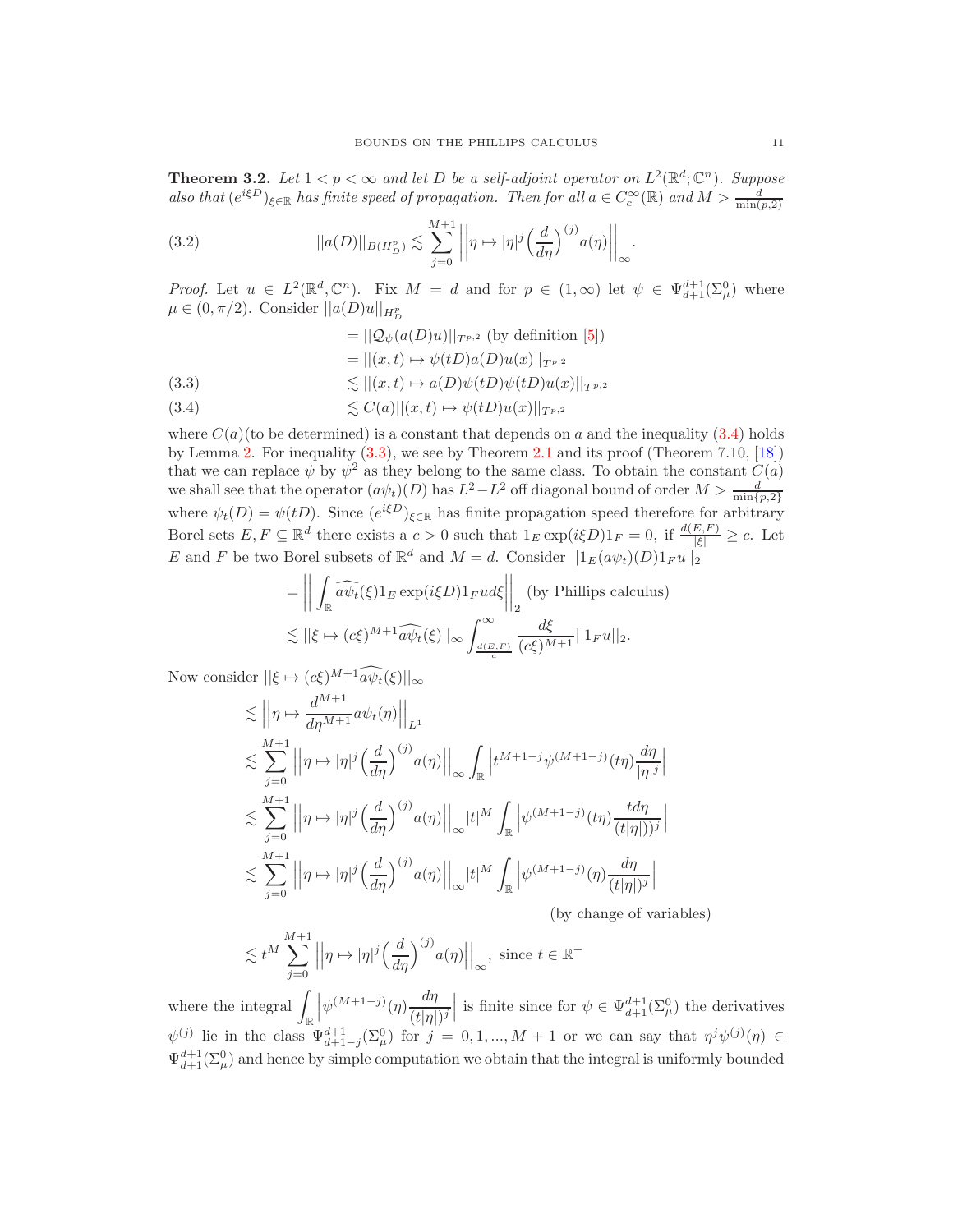in t. Thus,

$$
||1_E(a\psi_t)(D)1_Fu||_2 \lesssim \left(\frac{d(E,F)}{t}\right)^{-M} \sum_{j=0}^{M+1} \left|\left|\eta \mapsto |\eta|^j \left(\frac{d}{d\eta}\right)^{(j)} a(\eta)\right|\right|_{\infty} ||1_Fu||_2.
$$

Now to get the off diagonal bound consider two cases

1. If  $\frac{d(E,F)}{t} \geq c \geq 1$  then by some algebraic computation we can see that  $\int d(E,F)$ t  $\Big)^{-M} \lesssim \Big(1 + \frac{d(E,F)}{t} \Big)$  $\Big)^{-M}$ .

2. If  $1 > \frac{d(E, F)}{t} \ge c$  then  $||1_E(a\psi_t)(D)1_F||_{B(L^2)}$  is uniformly bounded by  $||a||_{\infty}$ . Thus  $(a\psi_t)(D)$  has  $L^2 - L^2$  off diagonal bound and hence,

$$
||a(D)u||_{H_D^p} \lesssim \sum_{j=0}^{M+1} ||\eta \mapsto |\eta|^j \left(\frac{d}{d\eta}\right)^{(j)} a(\eta)||_{\infty} ||(x, t) \mapsto \psi(tD)u(x)||_{T^{p,2}}
$$
  

$$
\lesssim \sum_{j=0}^{M+1} ||\eta \mapsto |\eta|^j \left(\frac{d}{d\eta}\right)^{(j)} a(\eta)||_{\infty} ||Q_{\psi}u||_{T^{p,2}}
$$
  

$$
\simeq \sum_{j=0}^{M+1} ||\eta \mapsto |\eta|^j \left(\frac{d}{d\eta}\right)^{(j)} a(\eta)||_{\infty} ||u||_{H_D^p}
$$

where the last equivalence holds by definition.  $\Box$ 

The following Corollary is a specific case of the above Theorem for the operator  $\Pi_B$  given in Definition [8.](#page-5-2)

<span id="page-11-1"></span>**Corollary 3.2.1.** Let  $p \in (p_H, p^H)$  as given in definition [8.](#page-5-2) If  $D = \Pi_B$  in the above theorem is such that it is self-adjoint then for all  $a \in C_c^{\infty}(\mathbb{R})$  we have

(3.5) 
$$
||a(D)||_{B(L^p)} \lesssim \sum_{j=0}^{M+1} \left| \left| \eta \mapsto |\eta|^j \left( \frac{d}{d\eta} \right)^{(j)} a(\eta) \right| \right|_{\infty}.
$$

*Proof.* Using Corollary 3.2, [\[12](#page-15-7)] we obtain that  $H_{\Pi_B}^P = \overline{\mathcal{R}_p(\Pi_B)}$  for  $p \in (p_H, p^H)$  and since  $\Pi_B$  is bisectorial in  $L^p(\mathbb{R}^d, \mathbb{C}^n)$  for  $p \in (1, \infty)$  we know that  $L^p(\mathbb{R}^d, \mathbb{C}^n) = \mathcal{N}_p(\Pi_B) \oplus \overline{\mathcal{R}_p(\Pi_B)}$ . Thus for all  $p \in (p_H, p^H)$ ,  $\mathcal{N}_p(\Pi_B) \oplus H_{\Pi_B}^p = L^p(\mathbb{R}^d, \mathbb{C}^n)$ .

Finally, we show that for operators that generate group with finite-speed of propagation on  $L^2$ , Kriegler-Weis result (Theorem [2.3\)](#page-5-0) on Hörmander calculus can be improved to require only boundedness (rather than R-boundedness) assumption.

<span id="page-11-0"></span>**Theorem 3.3.** Let D be a self-adjoint operator on  $L^2(\mathbb{R}^d; \mathbb{C}^n)$  such that the group  $(e^{itD})_{t \in \mathbb{R}}$ has finite speed of propagation. Suppose also that the following set is  $L^{q_*} - L^q$  bounded for  $q \in (1,2]$  and  $\alpha > \frac{1}{2}$ 

$$
(I)_\alpha:=\bigg\{\bigg(\frac{\pi}{2}-|\theta|\bigg)^\alpha\sqrt{t}\exp(-te^{i\theta}D^2):t>0,\theta\in\bigg(\frac{-\pi}{2},\frac{\pi}{2}\bigg)\bigg\}.
$$

Then the set

$$
(S)_{\alpha} := \left\{ \left( \frac{\pi}{2} - |\theta| \right)^{\alpha} \exp(-te^{i\theta} D^2) : t > 0, \theta \in \left( \frac{-\pi}{2}, \frac{\pi}{2} \right) \right\}
$$

is R-bounded for some  $\alpha > 0$  (need not be same as above) and the operator  $D^2$  has a Rbounded Hörmander calculus  $\mathcal{H}_2^{\gamma}$  for  $\gamma > \alpha + \frac{1}{2}$  on  $L^q(\mathbb{R}^d; \mathbb{C}^n)$ ,  $q \in (1, \infty)$ .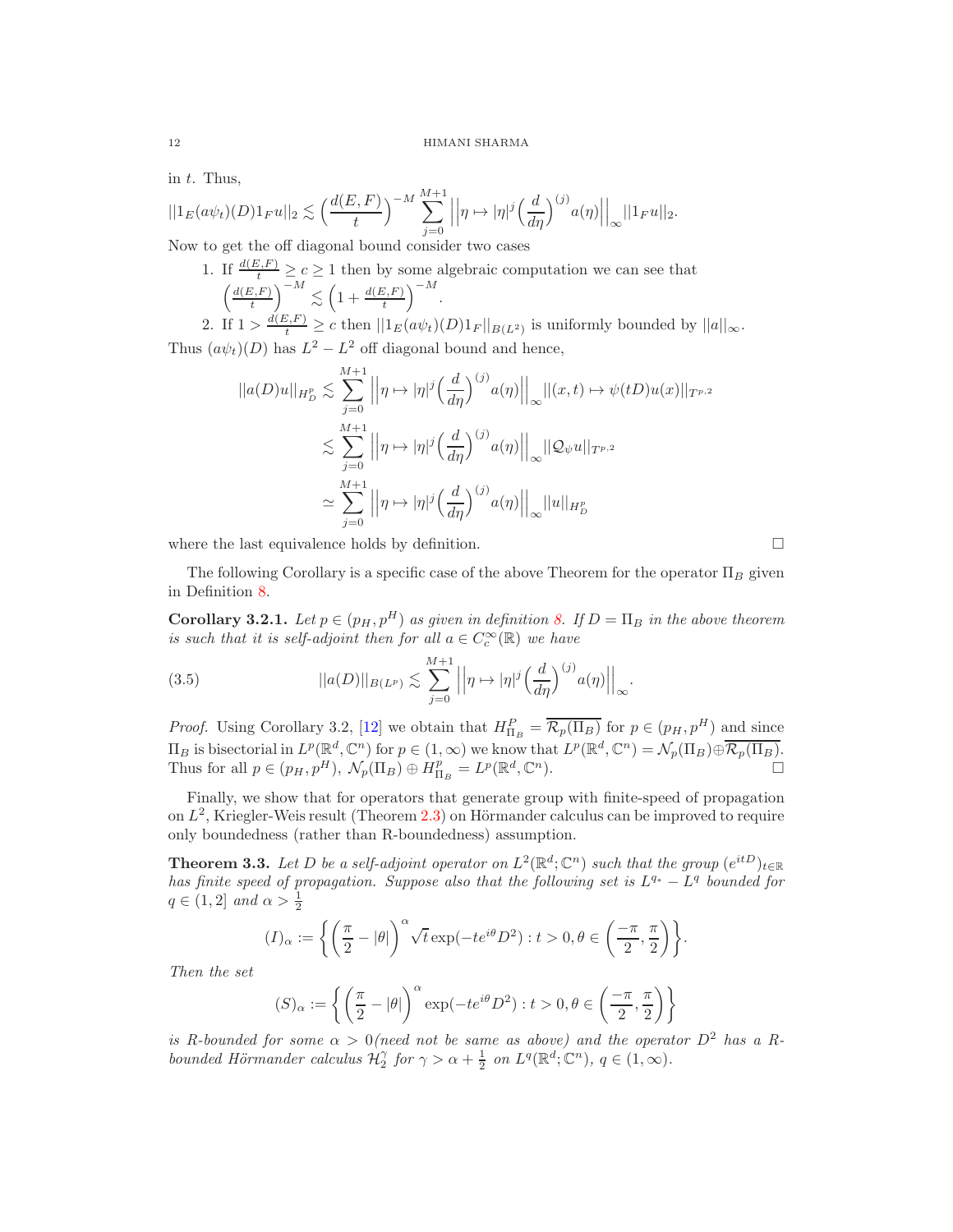*Proof.* We first prove this result for  $q \in (1,2]$  and then use duality to prove it for all  $q \in (1,\infty)$ . Now for the former case we shall start proving the boundedness of the set  $(S)_{\alpha}$ for  $q \in (2_*, 2]$  which requires the following steps.

**Step 1**:  $L^2 - L^2$  boundedness of the set

$$
(J)_{\alpha}:=\left\{\left(\frac{\pi}{2}-|\arg z|\right)^{\alpha}e^{\frac{d(E,F)^2}{c^2}Re(\frac{1}{z})}1_E\exp(-zD^2)1_F:z\in\Sigma_\theta,\theta\in(\frac{-\pi}{2},\frac{\pi}{2})\right\}
$$

where  $E, F \subset \mathbb{R}^d$  are arbitrary Borel sets,  $c > 0$  is a constant independent of E and F, and  $\alpha > \frac{1}{2}$ .

 $\frac{2}{2}$ .<br>We shall prove this boundedness by using Phillips calculus. Since *iD* generates a bounded  $C_0$ -group  $\exp(itD)$  on  $L^2(\mathbb{R}^d)$ , by Phillips calculus we have

$$
\Phi_g(D)u := \int_{-\infty}^{\infty} g(t) \exp(itD)u dt, \ g \in L^1(\mathbb{R}), u \in L^2(\mathbb{R}^d).
$$

Let  $\Phi_g(D) = \exp(-zD^2)$  then  $g(t) = \frac{e^{-t^2/4z}}{\sqrt{2\sqrt{z}}}$  $\sqrt{\frac{1}{2\sqrt{z}}},$  for  $Re(z) > 0$ . Since the group  $exp(itD)$  is bounded and has finite speed of propagation, therefore for arbitrary Borel sets  $E, F \subset \mathbb{R}^d$ there exists  $c > 0$  (independent of E, F and t) such that

$$
1_E \exp(itD)(1_F u) = 0
$$
, if  $\frac{d(E, F)}{|t|} \ge c$ .

Consider  $||1_E \exp(-zD^2)(1_F u)||_2$ 

$$
\begin{split}\n&= \left\| \int_{-\infty}^{\infty} \frac{e^{-t^2/4z}}{\sqrt{2}\sqrt{z}} 1_E \exp(itD)(1_F u) dt \right\|_2 \\
&\lesssim \int_{-\infty}^{\infty} \frac{e^{-\frac{t^2}{4}Re(\frac{1}{z})}}{|\sqrt{z}|} ||1_E \exp(itD)(1_F u)||_2 dt \\
&= \int_{-\infty}^{-\frac{d(E,F)}{c}} \frac{e^{-\frac{t^2}{4}Re(\frac{1}{z})}}{|\sqrt{z}|} ||1_E \exp(itD)(1_F u)||_2 dt + \int_{\frac{d(E,F)}{c}}^{\infty} \frac{e^{-\frac{t^2}{4}Re(\frac{1}{z})}}{|\sqrt{z}|} ||1_E \exp(itD)(1_F u)||_2 dt \\
&\approx \int_{\frac{d(E,F)}{c}}^{\infty} \frac{e^{-\frac{t^2}{4}Re(\frac{1}{z})}}{|\sqrt{z}|} ||1_E \exp(itD)(1_F u)||_2 dt \\
&\lesssim ||1_F u||_2 \frac{1}{\sqrt{\cos \theta}} e^{-\frac{d(E,F)^2}{4c^2}Re(\frac{1}{z})}\n\end{split}
$$

where the last inequality is obtained by change of variables, assuming  $z = re^{i\theta}$ . Therefore  $||e^{\frac{d(E,F)^2}{4c^2}Re(\frac{1}{z})}1_E \exp(-zD^2)(1_F u)||_2 \lesssim \frac{1}{(\frac{\pi}{2}-|\arg z|)^{1/2}}||1_F u||_2$ . Also for  $\alpha > 0$  we get,

$$
\left\| \left( \frac{\pi}{2} - |\arg z| \right)^{\alpha + 1/2} e^{\frac{d(E, F)^2}{4c^2} Re(\frac{1}{z})} 1_E \exp(-z D^2) (1_F u) \right\|_2 \lesssim ||1_F u||_2.
$$

In other words,

$$
\left\| \left( \frac{\pi}{2} - |\arg z| \right)^{\alpha} e^{\frac{d(E, F)^2}{4c^2} Re(\frac{1}{z})} 1_E \exp(-zD^2) (1_F u) \right\|_2 \lesssim ||1_F u||_2, \text{ for } \alpha > \frac{1}{2}.
$$

Thus the set  $(J)_{\alpha}$  is bounded on  $L^2$  for  $\alpha > \frac{1}{2}$ .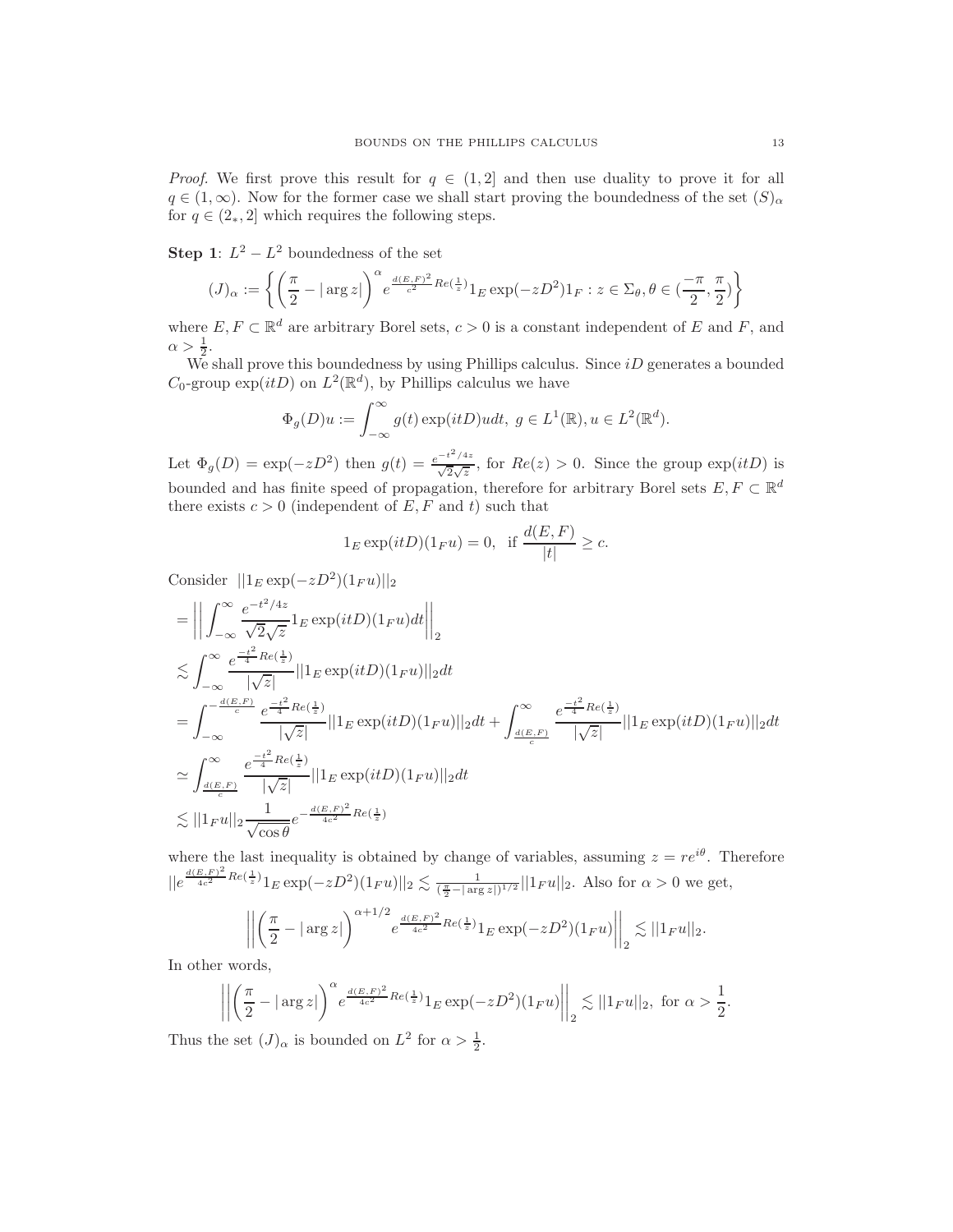**Step 2**:  $L^{2*} - L^2$  boundedness of  $(I)_{\alpha}$  and  $L^2 - L^2$  boundedness of  $(J)_{\alpha}$  implies  $L^q - L^2$ boundedness of  $(K)^\alpha_\beta$  for  $q \in [2_*,2]$  where  $(K)^\alpha_\beta$  is defined as the set

$$
(K)^\alpha_\beta := \left\{ \left( \frac{\pi}{2} - |\arg z| \right)^\alpha (Re\ z)^{\frac{\beta}{2}} e^{\frac{d(E,F)^2}{4c^2} Re(\frac{1}{z})(1-\beta)} 1_E \exp(-zD^2) 1_F : Re(z) > 0 \right\}
$$

where  $Re(\beta) \in [0, 1)$  satisfies  $\frac{1}{q} = \frac{Re(\beta)}{2*}$  $\frac{e(\beta)}{2_*} + \frac{1-Re(\beta)}{2}$  and  $\alpha > \frac{1}{2}$ . To prove this we shall use Stein's Interpolation Theorem once again. Let  $s \in \mathbb{R}$  and consider the following operators (of the form  $T_{\beta,z}\in (K)_\beta^\alpha$ )

$$
T_{1+is,z} := \left(\frac{\pi}{2} - |\arg z|\right)^{\alpha} (Re\ z)^{(1+is)/2} e^{\frac{d(E,F)^2}{4c^2} Re(\frac{1}{z})(is)} 1_E \exp(-zD^2) 1_F
$$
  

$$
T_{0+is,z} := \left(\frac{\pi}{2} - |\arg z|\right)^{\alpha} (Re\ z)^{(is)/2} e^{\frac{d(E,F)^2}{4c^2} Re(\frac{1}{z})(1-is)} 1_E \exp(-zD^2) 1_F
$$

By the proof in Step 1 and the assumption of the Theorem we have  $T_{\beta,z} \in B(L^2, L^2)$  for  $Re(\beta) = 0$  and  $T_{\beta, z} \in B(L^{2*}, L^{2})$  for  $Re(\beta) = 1$ , respectively. Now by Stein's Interpolation Theorem for  $Re \beta \in [0,1)$  the operator  $T_{\beta,z}(\in (K)^\alpha_\beta)$  belongs to  $B(L^q,L^2)$  for  $q \in (2_*,2]$ and  $Re \beta = \frac{d}{q} - \frac{d}{2}$ . That is, for  $\alpha > \frac{1}{2}$  and  $z = te^{i\theta}$  where  $\theta \in (\frac{-\pi}{2}, \frac{\pi}{2})$  and  $t > 0$  we have,

$$
\left|\left|\left(\frac{\pi}{2}-|\theta|\right)^{\alpha}\left(t\cos\theta\right)^{\frac{\beta}{2}}e^{\frac{d(E,F)^2}{4c^2t}(1-\beta)\cos\theta}1_E\exp(-te^{i\theta}D^2)1_F u\right|\right|_2\lesssim ||1_F u||_q.
$$

Step 3: Assume now that  $E = B(x, \sqrt{t})$  and  $F = B(x, (k+1)\sqrt{t}) \setminus B(x, k\sqrt{t})$ , where  $x \in \mathbb{R}^d$ ,  $k \ge 0$  and  $t > 0$ . Then  $d(E, F) = (k-1)\sqrt{t}$  for  $k \ge 1$ . Applying Theorem [2.2](#page-4-0) by Kunstmann and using

$$
\left| \left| \left( \frac{\pi}{2} - |\theta| \right)^{\alpha} 1_E \exp(-te^{i\theta} D^2) 1_F \right| \right|_{q \to 2} \lesssim (t \cos \theta)^{-Re \beta/2} e^{-\frac{d(E, F)^2}{4c^2 t} \cos(\theta) Re(1-\beta)}
$$
  

$$
\leq \frac{|B(x, \sqrt{t})|^{-\left(\frac{1}{q} - \frac{1}{2}\right)}}{(\cos \theta)^{\frac{Re \beta}{2}}} e^{-c'(k-1)^2 Re(1-\beta) \cos \theta}
$$
  

$$
\leq \frac{|B(x, \sqrt{t})|^{-\left(\frac{1}{q} - \frac{1}{2}\right)}}{(\cos \theta)^{\frac{\delta}{2} + \frac{Re \beta}{2}}} \frac{1}{(1 + c'(k-1)^2 Re(1-\beta))^{\delta/2}},
$$
  
for  $\delta > \frac{d}{q} + \frac{1}{q'}$   

$$
\leq \frac{|B(x, \sqrt{t})|^{-\left(\frac{1}{q} - \frac{1}{2}\right)}}{(\cos \theta)^{\frac{\delta}{2} + \frac{Re \beta}{2}}} \frac{c_{\delta}}{(1 + k)^{\delta}},
$$

that is, for  $\alpha > \frac{1}{2}$  and  $\delta > \frac{d}{q} + \frac{1}{q'}$  we have,

$$
\left\| \left( \frac{\pi}{2} - |\theta| \right)^{\alpha + \frac{\delta}{2} + \frac{Re \beta}{2}} 1_E \exp(-te^{i\theta} D^2) 1_F \right\|_{q \to 2} \lesssim |B(x, \sqrt{t})|^{-\left(\frac{1}{q} - \frac{1}{2}\right)} \frac{c_{\delta}}{(1 + k)^{\delta}}.
$$

Or we can write,

$$
\left\| \left( \frac{\pi}{2} - |\theta| \right)^{\alpha} 1_E \exp(-te^{i\theta} D^2) 1_F \right\|_{q \to 2} \lesssim |B(x, \sqrt{t})|^{-\left(\frac{1}{q} - \frac{1}{2}\right)} \frac{c_{\delta}}{(1 + k)^{\delta}}
$$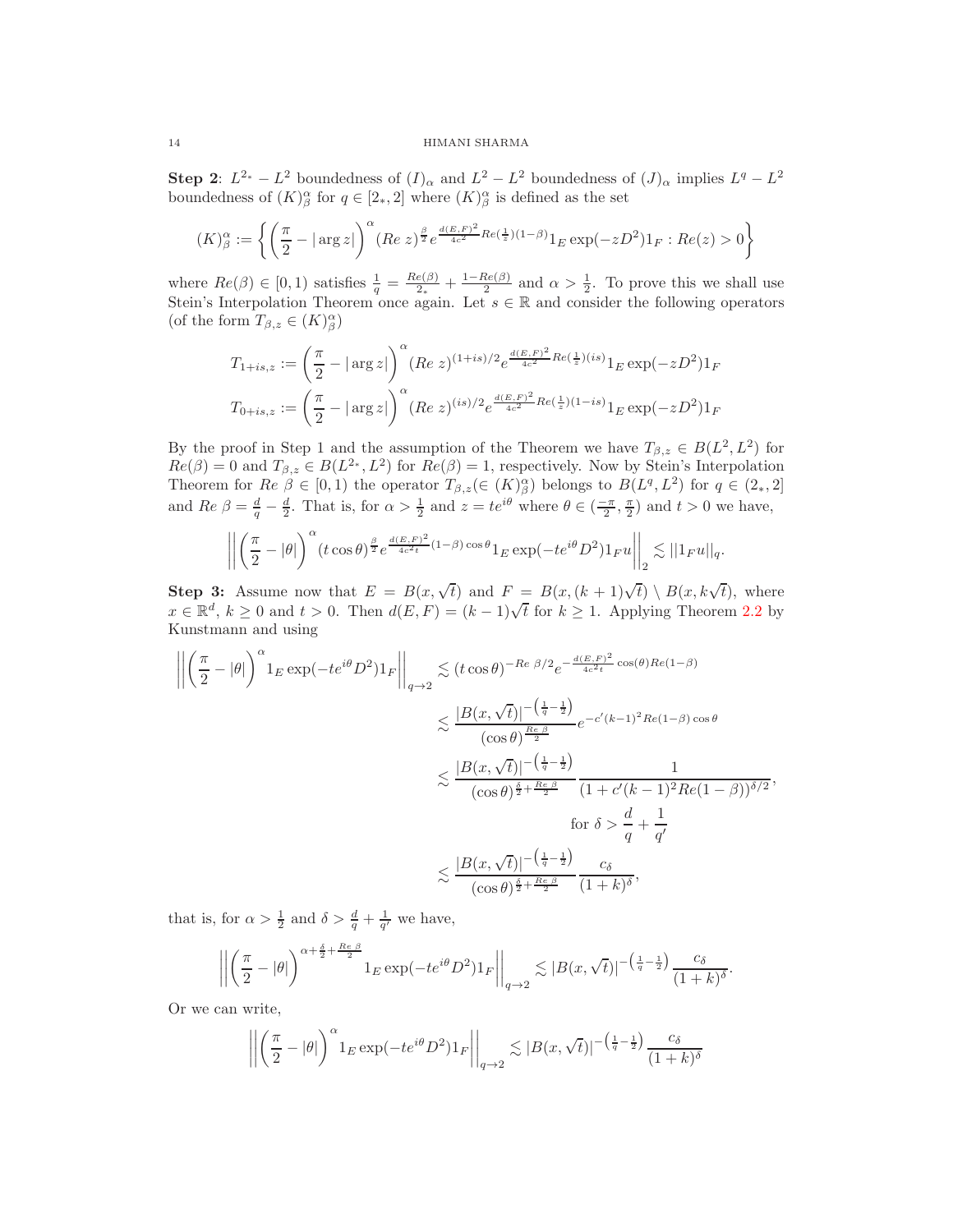for  $\alpha > \frac{1}{2} + \frac{\delta}{2} + \frac{d}{2}(\frac{1}{q} - \frac{1}{2})$ . Thus, by Theorem [2.2](#page-4-0) we obtain that the set  $(S)_{\alpha}$  is R-bounded on  $L^q$  for  $q \in (2_*, 2]$ . Hence the operator  $D^2$  has R-bounded  $\mathcal{H}_2^{\gamma}$  calculus for  $\gamma > \alpha + \frac{1}{2}$  on  $L^q$  for  $q \in (2_*, 2]$  by Theorem [2.3.](#page-5-0)

**Step 4:** We now prove the R-boundedness of  $(S)_{\alpha}$  on  $L^q$  for  $q \in (p_*, p]$  where  $p \in (2_*, 2]$ and then take it down to the least Sobolev exponents below 2 which remains greater than 1 so that we can prove the R-boundedness for all  $p \in (1, 2]$ .

For this we already have  $L^{p*} - L^p$  boundedness of  $(I)_{\alpha}$  by hypothesis. Using this and the fact that the set  $(K)_{\beta}^{\alpha}$  is  $L^p - L^2$  bounded for  $p \in (2, 2]$  we obtain that

$$
\left\{ \left( \frac{\pi}{2} - |\arg z| \right)^{2\alpha} (Re\ z)^{\frac{1+\beta}{2}} e^{\frac{d(E, F)^2}{c^2} Re(\frac{1}{z})(1-\beta)} 1_E \exp(-2zD^2) 1_F : z \in \Sigma_\theta, |\theta| < \frac{\pi}{2} \right\}
$$

is  $L^{p*} - L^2$  bounded for  $\alpha > 1$ . Interpolating this with the  $L^2 - L^2$  bound of

$$
\left\{ \left( \frac{\pi}{2} - |\arg z| \right)^{2\alpha} \exp\left( 2 \frac{d(E, F)^2}{c^2} Re(\frac{1}{z}) \right) \mathbf{1}_E \exp(-zD^2) \mathbf{1}_F : z \in \Sigma_\theta, |\theta| < \frac{\pi}{2} \right\}
$$

we get  $L^q - L^2$  boundedness of

$$
\left\{ \left( \frac{\pi}{2} - |\arg z| \right)^{2\alpha} \frac{e^{\frac{d(E, F)^2}{c^2} Re(\frac{1}{z})(2 - \eta(1+\beta))}}{(Re z)^{-\frac{(1+\beta)\eta}{2}}} 1_E \exp(-2zD^2) 1_F : z \in \Sigma_{\theta}, |\theta| < \frac{\pi}{2} \right\}
$$

for  $q \in (p_*, 2]$  and  $\alpha > 1$  and where  $\eta$  satisfies  $\frac{1}{q} = \frac{\eta}{p_*} + \frac{1-\eta}{2}$ . Now proceeding similarly as in Step 3 and using Theorem [2.2](#page-4-0) we get that the set  $\left\{ \left( \frac{\pi}{2} - |\arg z| \right)^{2\alpha} \exp(-2zD^2) \right\}$ has  $L^q - L^q$  R-bound, that is, the set  $(S)_{2\alpha}$  has  $L^q - L^q$  R-bound for  $q \in (2_{**}, 2_{*}]$  and  $2\alpha \geq 1 + \frac{\delta}{2} + \frac{(1+Re\beta)Re\eta}{2}$  $\frac{\beta}{2}$  mere  $\beta$ ,  $\beta$ e  $\eta \in (0,1)$  or  $2\alpha \geq 1 + \frac{\delta}{2} + d\left(\frac{1}{q} - \frac{1}{2}\right)$ . This implies that the operator  $D^2$  has Hörmander calculus  $\mathcal{H}_2^{\gamma}$  for  $\gamma > 2\alpha + \frac{1}{2}$  on  $L^q$  for  $q \in (2_{**}, 2]$ .

By induction we can go down to the Sobolev exponent  $2_{(*)m}$  as long as it is greater than 1 for some m. If  $2_{(*)m} \leq 1$  then for any  $r = 1 + \epsilon$ ,  $(\epsilon > 0)$  there exists a  $p > 2_{(*)m-1}$  such that  $r = p_*$ . Then by same steps as done previously we will have  $L^q - L^q$  R-bound for  $(S)_{\alpha'}$  for  $q \in (p_*, p]$  and some  $\alpha' > 0$ . Therefore we get that  $(S)_{\alpha}$  is R-bounded on  $L^q$  for  $q \in (1,2]$  and some  $\alpha > 0$  such that  $\alpha \geq c_1 + \frac{\delta}{2} + c_2 d(\frac{1}{q} - \frac{1}{2})$ , where  $c_1, c_2$  and  $\delta$  depends on the choice of q. By Kriegler-Weis result (Theorem [2.3\)](#page-5-0) we thus obtain that  $D^2$  has  $\mathcal{H}_2^{\gamma}$ calculus on  $L^q$  for  $q \in (1,2]$  and  $\gamma > \alpha + \frac{1}{2}$  for some  $\alpha > 0$ .

For  $q \in (2,\infty)$  we use duality of R-bounded sets (Proposition 8.4.1, [\[19\]](#page-16-9)) and the fact that the operator  $D^2$  is self-adjoint. Since  $\exp(-zD^2) \in B(L^q)$ ,  $\langle \exp(-zD^2)u, v \rangle =$  $\langle u, \exp(-\bar{z}D^2)v\rangle$  for all  $u \in L^2 \cap L^q$ ,  $v \in L^2 \cap L^{q'}$ . Thus,  $\exp(-zD^2)^*v = \exp(-\bar{z}D^2)v$ ,  $\forall v \in L^2 \cap L^q$  $L^2 \cap L^{q'}$ . By density,  $\exp(-zD^2)^* = \exp(-\bar{z}D^2)$  on  $B(L^{q'})$ . Thus, by duality we get  $(S)_{\alpha}$ is R-bounded on  $L^{q'}$  where  $\frac{1}{q} + \frac{1}{q'} = 1$ . Hence, the operator  $D^2$  has Hörmander calculus  $\mathcal{H}_2^{\gamma}$ on  $L^q$  for  $q \in (1,\infty)$ .

One of the useful applications of this theorem is that the square of a perturbed Hodge-Dirac operator  $\Pi_B$  also has a R-bounded Hörmander calculus, as can be seen in the following corollary.

<span id="page-14-0"></span>Corollary 3.3.1. Let  $D = \Pi_B$  in the above theorem be self-adjoint. Then  $\Pi_B^2$  has a Rbounded Hörmander calculus on  $L^p(\mathbb{R}^d; \mathbb{C}^n)$  for  $p \in (p_H, p^H)$ .

*Proof.* Using Lemma 7.1, [\[12](#page-15-7)] we can prove the  $L^{q*} - L^q$  boundedness of the set  $(I)_{\alpha}$  for  $q \in (1,2]$  required in the above theorem for the operator  $\Pi_B^2$ . The result then follows from the proof of the above theorem.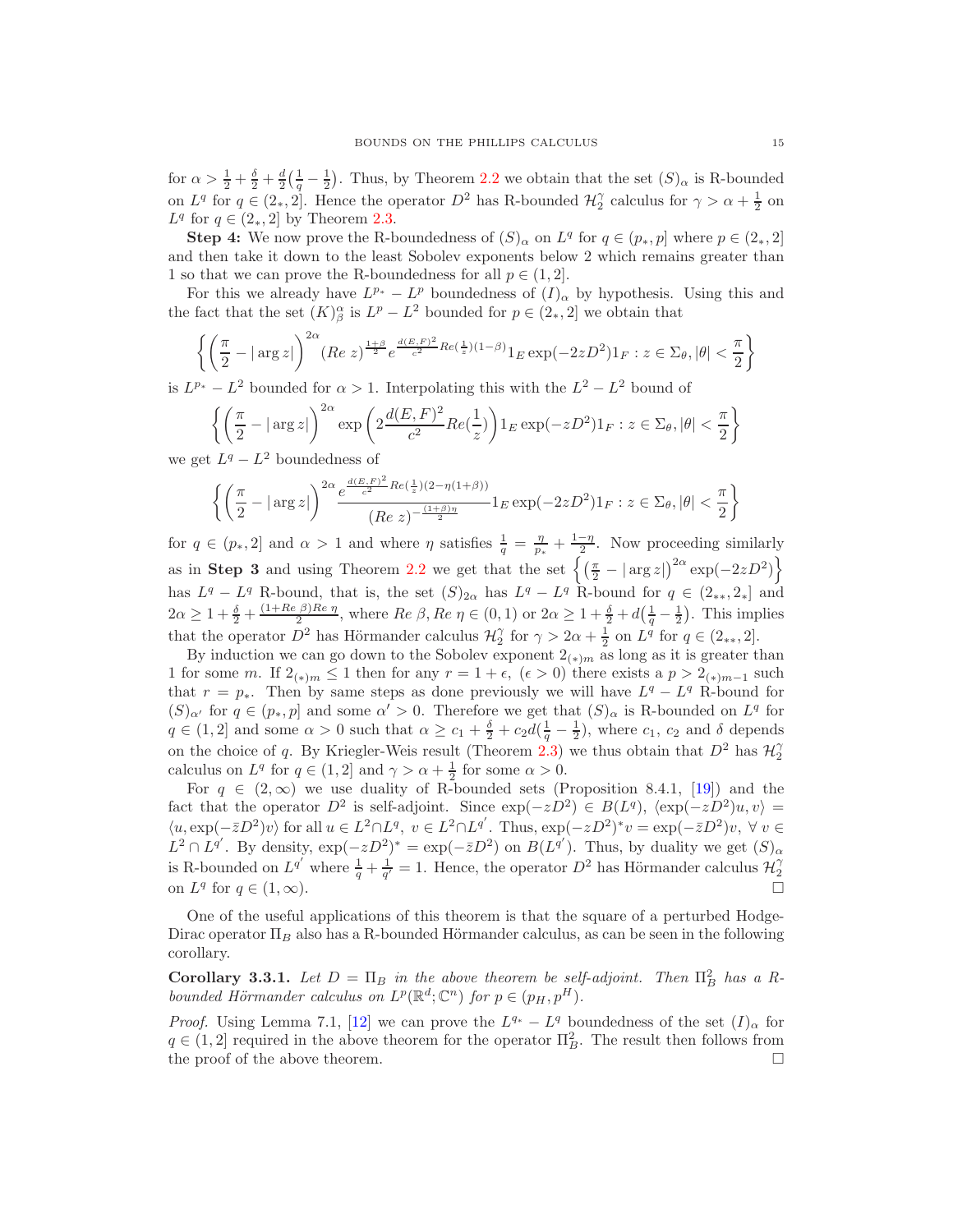**Remark 2.** We can, in fact, obtain the R-bounded Hörmander calculus on  $L^p$  for  $p \in (1,\infty)$ for those perturbed Hodge-Dirac operators for which  $p_H = 1$  and  $p^H = \infty$  (for example, with real or smooth coefficients).

#### **REFERENCES**

- <span id="page-15-10"></span>[1] D. Albrecht, X. Duong, and A. McIntosh. Operator theory and harmonic analysis. In Instructional Workshop on Analysis and Geometry, Part III (Canberra, 1995), volume 34 of Proc. Centre Math. Appl. Austral. Nat. Univ., pages 77–136. Austral. Nat. Univ., Canberra, 1996.
- <span id="page-15-12"></span>[2] P. Auscher. On necessary and sufficient conditions for  $L^p$ -estimates of Riesz transforms associated to elliptic operators on  $\mathbb{R}^n$  and related estimates. *Mem. Amer. Math. Soc.*, 186(871):xviii+75, 2007.
- <span id="page-15-8"></span>[3] P. Auscher, A. McIntosh, and A. Nahmod. Holomorphic functional calculi of operators, quadratic estimates and interpolation. Indiana Univ. Math. J., 46(2):375–403, 1997.
- <span id="page-15-14"></span>[4] P. Auscher, A. McIntosh, and E. Russ. Hardy spaces of differential forms on Riemannian manifolds. J. Geom. Anal., 18(1):192–248, 2008.
- <span id="page-15-5"></span>[5] A. Axelsson, S. Keith, and A. McIntosh. Quadratic estimates and functional calculi of perturbed Dirac operators. Invent. Math., 163(3):455–497, 2006.
- <span id="page-15-3"></span>[6] P. Chen, E. M. Ouhabaz, A. Sikora, and L. Yan. Restriction estimates, sharp spectral multipliers and endpoint estimates for Bochner-Riesz means. J. Anal. Math., 129:219– 283, 2016.
- <span id="page-15-4"></span>[7] P. Chen, E. M. Ouhabaz, A. Sikora, and L. Yan. Spectral multipliers without semigroup framework and application to random walks. J. Math. Pures Appl. (9), 143:162–191, 2020.
- <span id="page-15-13"></span>[8] R. R. Coifman, Y. Meyer, and E. M. Stein. Some new function spaces and their applications to harmonic analysis. J. Funct. Anal., 62(2):304–335, 1985.
- <span id="page-15-0"></span>[9] R. R. Coifman and G. Weiss. Transference methods in analysis. American Mathematical Society, Providence, R.I., 1976. Conference Board of the Mathematical Sciences Regional Conference Series in Mathematics, No. 31.
- <span id="page-15-9"></span>[10] M. Cowling, I. Doust, A. McIntosh, and A. Yagi. Banach space operators with a bounded  $H^{\infty}$ -functional calculus. J. Austral. Math. Soc. Ser. A, 60(1):51–89, 1996.
- <span id="page-15-15"></span>[11] X. T. Duong and L. Yan. Duality of Hardy and BMO spaces associated with operators with heat kernel bounds. J. Amer. Math. Soc.,  $18(4):943-973$ , 2005.
- <span id="page-15-7"></span>[12] D. Frey, A. McIntosh, and P. Portal. Conical square function estimates and functional calculi for perturbed Hodge-Dirac operators in  $L^p$ . J. Anal. Math., 134(2):399-453, 2018.
- <span id="page-15-6"></span>[13] D. Frey and P. Portal.  $L^p$  estimates for wave equations with specific  $C^{0,1}$  coefficients, 2020. Preprint available at [https://arxiv.org/abs/2010.08326.](https://arxiv.org/abs/2010.08326)
- <span id="page-15-11"></span>[14] M. Haase. The functional calculus for sectorial operators, volume 169 of Operator Theory: Advances and Applications. Birkhäuser Verlag, Basel, 2006.
- <span id="page-15-1"></span>[15] M. Haase. A transference principle for general groups and functional calculus on UMD spaces. Math. Ann., 345(2):245–265, 2009.
- <span id="page-15-2"></span>[16] M. Haase. Transference principles for semigroups and a theorem of Peller. J. Funct. Anal., 261(10):2959–2998, 2011.
- <span id="page-15-16"></span>[17] T. Hytönen, A. McIntosh, and P. Portal. Holomorphic functional calculus of Hodge-Dirac operators in  $L^p$ . J. Evol. Equ., 11(1):71-105, 2011.